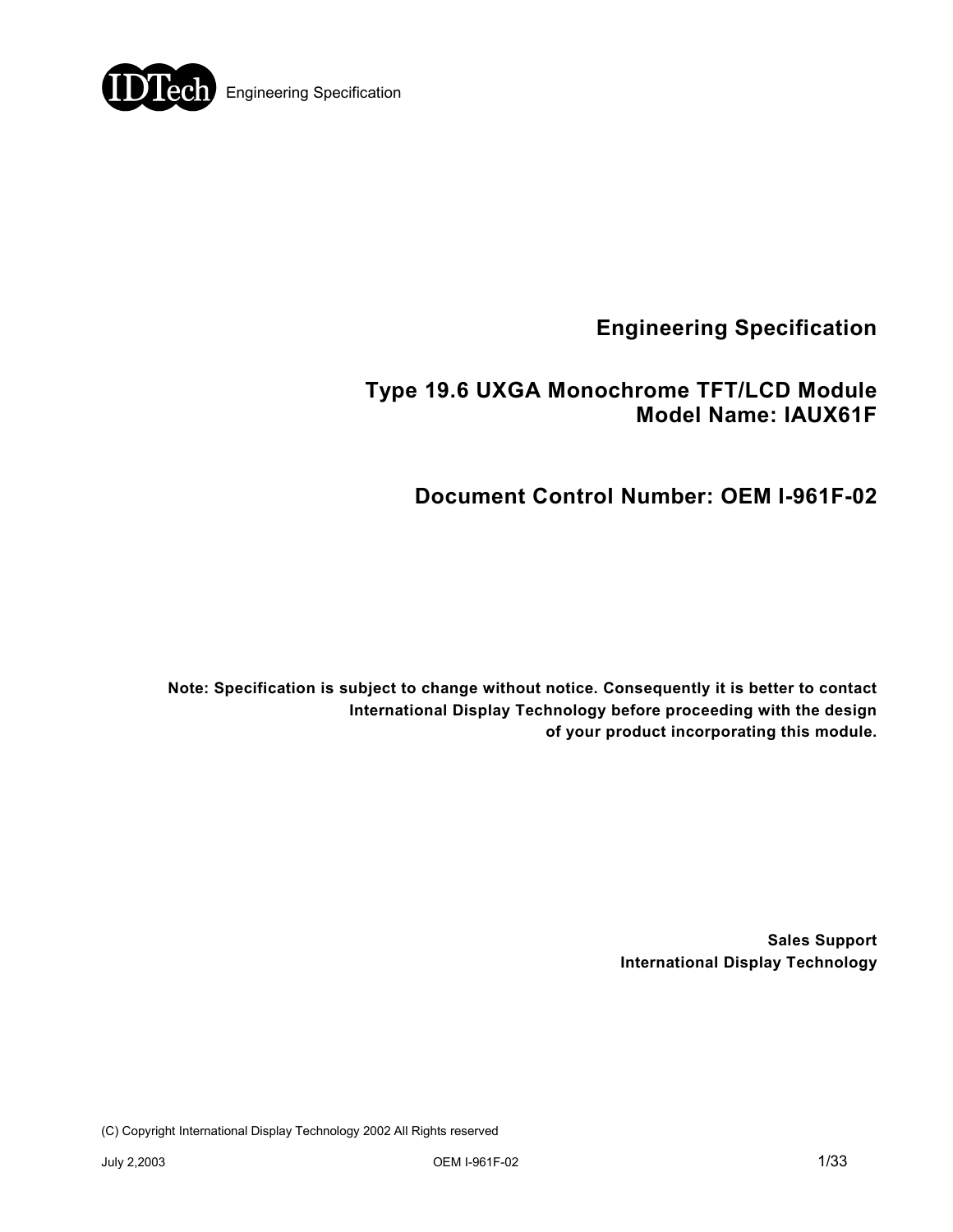

Engineering Specification

## **i Contents**

- i Contents
- ii Record of Revision
- **1.0 Handling Precautions**
- **2.0 General Description**
- 2.1 Characteristics
- 2.2 Functional Block Diagram
- **3.0 Absolute Maximum Ratings**
- **4.0 Optical Characteristics**
- **5.0 Signal Interface**
- 5.1 Connectors
- 5.2 Interface Signal Connector
- 5.3 Interface Signal Description
- 5.4 Interface Signal Electrical Characteristics
- 5.4.1 LVDS Receiver Circuit
- 5.4.2 Recommended Guidelines for Motherboard PCB Design and Cable Selection
- **6.0 Pixel Format Image**
- **7.0 Video Timings**
- 7.1 Timing Characteristics
- **8.0 Power Consumption**
- **9.0 Power ON/OFF Sequence**
- **10.0 Mechanical Characteristics**
- **11.0 National Test Lab Requirement**

## **12.0 Application Note**

- 12.1 Design Recommendation
- 12.1.1 Recommendation for cooling
- 12.1.2 Mechanical Recommendation for monitor enclosure design
- 12.1.3 Recommendation of designing monitor which users IAUX61F for EMC compliance
- 12.2 Design Reference Data
- 12.2.1 Backlight Dimming Range vs VDIM voltage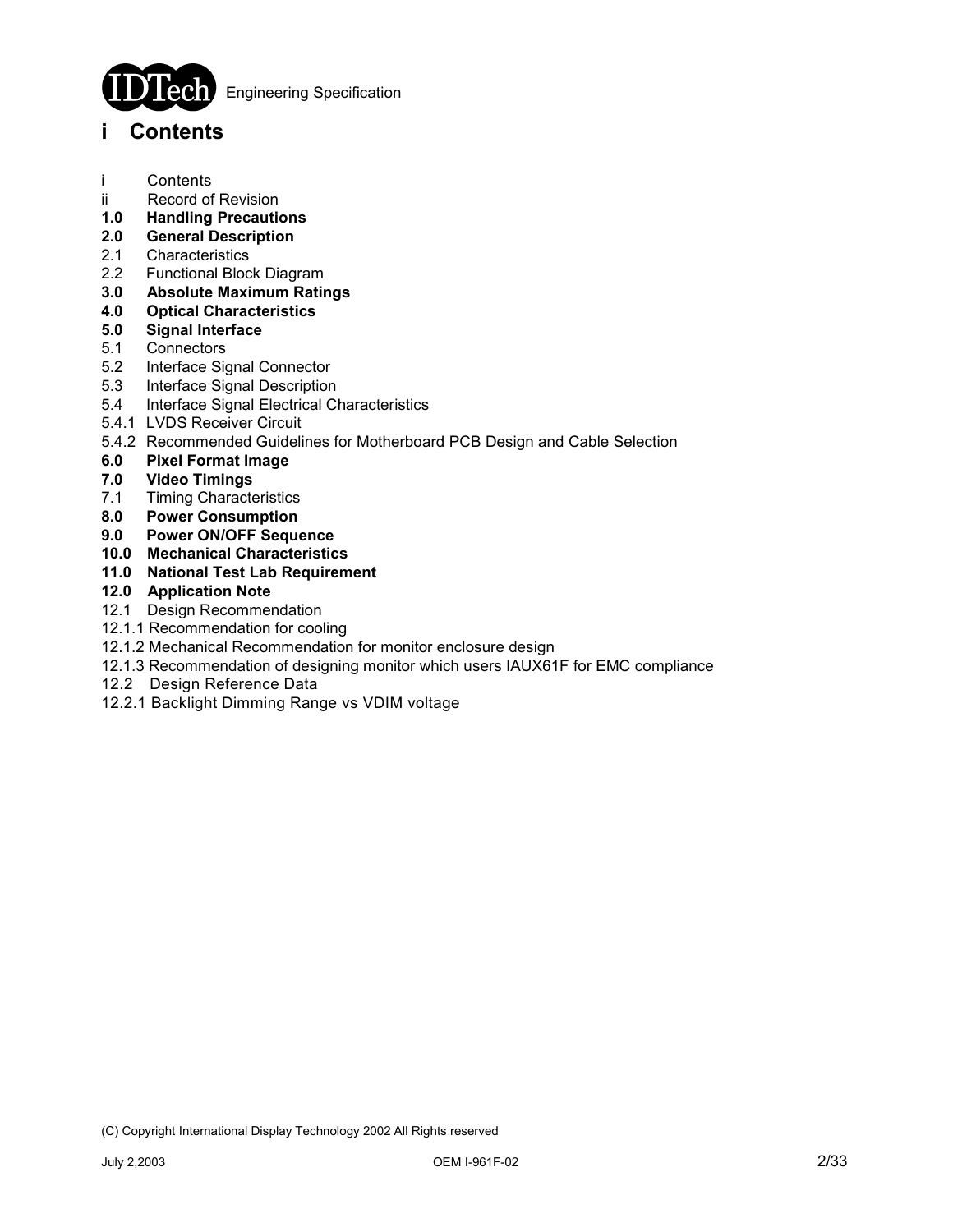

# **ii Record of Revision**

| Date          | Document Revision    | Page | Summary                                              |  |  |
|---------------|----------------------|------|------------------------------------------------------|--|--|
| March 19,2003 | <b>OEM I-961F-01</b> | All  | First Edition for customer.                          |  |  |
|               |                      |      | Based on Internal Spec. as of January 16,2003.       |  |  |
| July 2,2003   | OEM I-961F-02        | 5    | To Update Characteristics table.                     |  |  |
|               |                      | 6    | To Add the atmospheric pressure.                     |  |  |
|               |                      | 9    | To Update Minimum White Luminance.                   |  |  |
|               |                      | 11   | To Update I/F Connector-2 Signal Pin Assignment (J2) |  |  |
|               |                      |      | Pin20 (N.C.) is changed to SELLVDS.                  |  |  |
|               |                      | 13   | To Update Signal Description for J1, J2 and CN1      |  |  |
|               |                      |      | The explanation of SELLVDS is added.                 |  |  |
|               |                      | 16   | To Update LVDS Receiver AC Characteristics           |  |  |
|               |                      | 17   | To Update LVDS Format.                               |  |  |
|               |                      | 25   | To Update Timing Characteristics.                    |  |  |
|               |                      | 26   | To Update Power Consumption.                         |  |  |
|               |                      | 27   | To Update Power Sequence                             |  |  |
|               |                      | 28   | To Update Reference Drawings.                        |  |  |
|               |                      | 30   | To Add Application Note chapter                      |  |  |
|               |                      | 33   | To Add Design Reference Data.                        |  |  |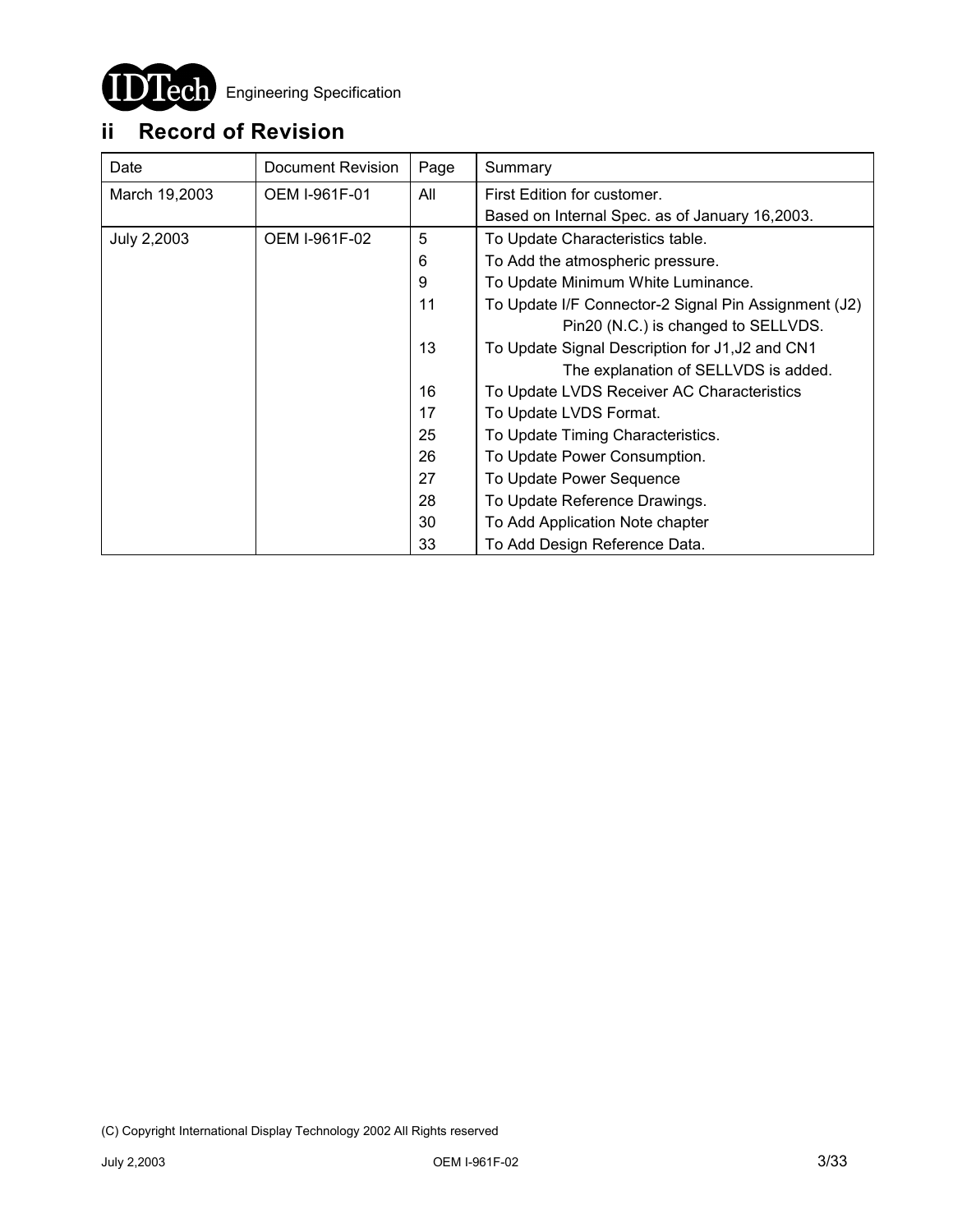**Engineering Specification** 



# **1.0 Handling Precautions**

- If any signal or power line deviates from the power on/off sequence, it may cause shortening the life of the LCD module and/or damage the electrical components. Also , hot plug-in operation may cause the similar damages as above.
- The LCD panel and CCFL (Cold Cathode Fluorescent Lamp)s are made of glass and may break or crack if dropped on a hand surface. Handling with care is necessary.
- The fluorescent lamp in the liquid crystal display (LCD) contains mercury. Do not put it in trash that is disposed of in landfills. Dispose of it as required by local ordinances or regulations.
- Small amount of materials having no flammability grade is used in the LCD module. The LCD module should be applied to exemption conditions of the flammability requirements (4.4.3.3, EN60950 or UL1950) in an end product.
- Please handle with care when mounted in the system cover. Mechanical damage for the lamp cable/ lamp connector may cause safety problems.
- After installation of the TFT Module into an enclosure (Monitor frame ,for example), do not twist nor bent the TFT Module even momentary. At designing the enclosure, it should be taken into consideration that no bending/ twisting forces are applied to the TFT Module from out side. Otherwise the TFT Module may be damaged.
- Since CMOS LSI is used in this module, take care of static electricity and insure human earth when handling.
- Also, when removing a protection sheet from the module surface, please take some actions against static electricity, like earth band, ionic shower , etc.
- Since front polarizer is easily damaged, pay attention not to scratch it.
- Wipe off water drop immediately. Long contact with water may cause discoloration or spots.
- When the panel surface is soiled, wipe it with absorbent cotton or other soft cloth.
- Do not open nor modify the Module Assembly.
- Prevent continuous 10 hours or over same pattern displaying, to avoid image sticking.
	- The information contained herein is presented only as a guide for the applications of our products. No responsibility is assumed by International Display Technology for any infringements of patents or other right of the third partied which may result from its use. No license is granted by implication or otherwise under any patent or patent rights of International Display Technology or others.
	- The information contained herein may be changed without prior notice. It is therefore advisable to contact International Display Technology before proceeding with the design of equipment incorporating this product.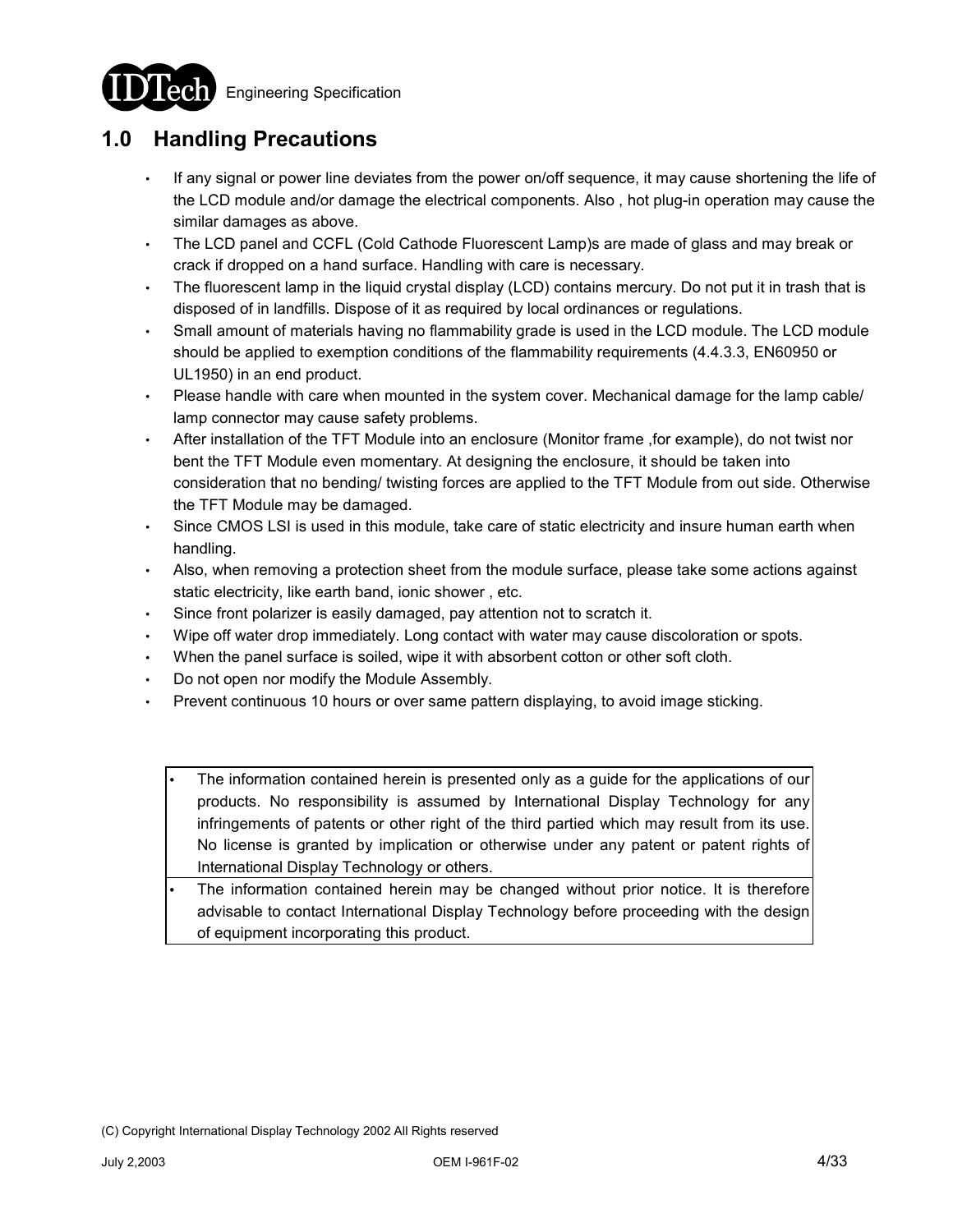

# **2.0 General Description**

This specification applies to the 49.8cm(19.6") Monochrome TFT/LCD Module ; IAUX61F.

This module is designed for a display unit of a monitor application.

The screen format and electrical interface are intended to support the UXGA (1600(H) x 1200(V)) screen.

Supported color is 8-bit gray scale per XYZ-subpixels. All input signals are LVDS(Low Voltage Differential Signaling) interface compatible.

## **2.1 Characteristics**

The following items are characteristics summary on the table under 25 degree C condition:

| <b>CHARACTERISTICS ITEMS</b>       |           | <b>SPECIFICATIONS</b>                                                  |  |  |
|------------------------------------|-----------|------------------------------------------------------------------------|--|--|
| Screen Diagonal<br>[mm]            |           | 498                                                                    |  |  |
| Pixels H x V                       |           | 1600 x 1200                                                            |  |  |
| Active Area [mm]                   |           | 398.4(H) x 298.8(V)                                                    |  |  |
| <b>Pixel Pitch</b><br>[mm]         |           | $0.249 \times 0.249$                                                   |  |  |
| <b>Pixel Arrangement</b>           |           | XYZ-Subpixels per one Pixel, Vertical Stripe                           |  |  |
| Weight [K grams]                   |           | 2.3 Typ.<br>$2.5$ Max                                                  |  |  |
| <b>Physical Size</b><br>[mm]       |           | 427.0(W) x 322.4(H) x 30.0 Typ.<br>41 (D) Typ. for Inverter Cover Area |  |  |
| <b>Display Surface Treatment</b>   |           | Anti-glare / Hard-coating (3H)                                         |  |  |
| Display Mode                       |           | Dual Domain IPS, Normally Black                                        |  |  |
| <b>Supported Color</b>             |           | XYZ 8-bit per each subpixel                                            |  |  |
| <b>White Luminance</b>             | Operation | 500 Target 900 Max                                                     |  |  |
| $\lceil cd/m^2 \rceil$             | Maximum   | 1140 Typ.                                                              |  |  |
| <b>Contrast Ratio</b>              |           | 600:1 Typ.                                                             |  |  |
| <b>Optical Rise Time/Fall Time</b> | [msec]    | 20/20 Typ.                                                             |  |  |
| White Point(x,y)                   |           | 8000K (0.294, 0.309)                                                   |  |  |
| Luminance Uniformity [%]           |           | 70 Min                                                                 |  |  |
| Viewing Angle [degree]             |           | +/- 85 Typ. (Horizontal, Vertical)                                     |  |  |
| Logic Input Voltage [V]            |           | 12.0 Typ.                                                              |  |  |
| Logic Power Consumption [W]        |           | 6.4 Max                                                                |  |  |
| B/L Inverter Input Voltage [V]     |           | 12.0 Typ.                                                              |  |  |
| B/L Inverter Power Consumption [W] |           | 50 Max (*1)                                                            |  |  |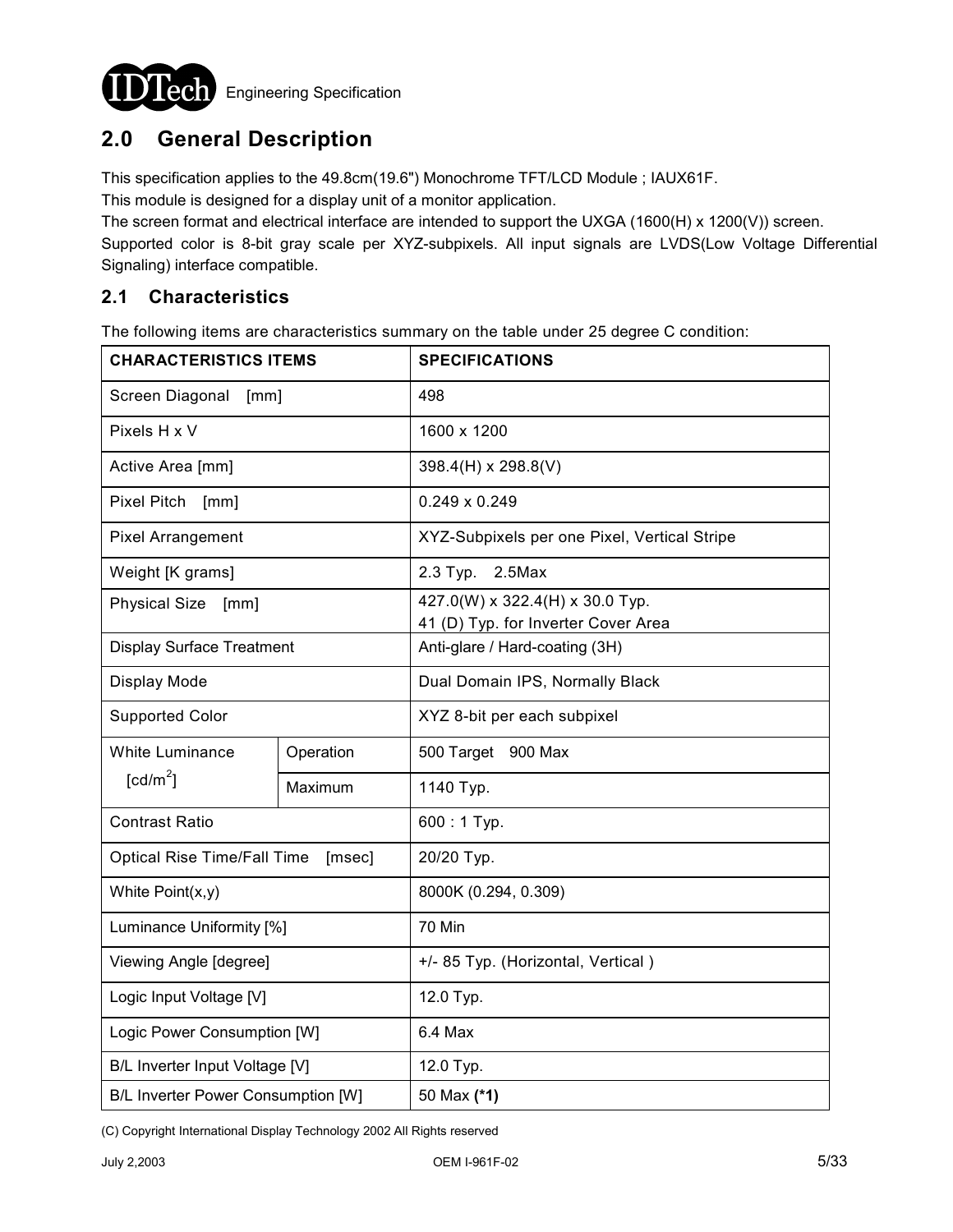## $\text{ech}$  Engineering Specification

| Electrical Interface             | Dual LVDS                                                                         |  |  |  |
|----------------------------------|-----------------------------------------------------------------------------------|--|--|--|
| Operating Temperature [degree C] | 0 to $+50$ (*2)                                                                   |  |  |  |
| Storage Temperature [degree C]   | $-20$ to $+65$                                                                    |  |  |  |
| Humidity [%RH]                   | 5 to 80 (Operating/Non-operating)<br>Max wet bulb temp. 39deg.C, No condensation. |  |  |  |
| Atmospheric Pressure [hPa]       | 1040 Max 674 Min (*3)                                                             |  |  |  |
| Lamp Quantity                    | 12 Lamps                                                                          |  |  |  |
| Lamp Life [hour]                 | 50,000 (by Lamp Maker @ Ta=25degC)                                                |  |  |  |
| Module Backlight Life [hour]     | 30,000 (Backlight Unit replaceable) (*4)                                          |  |  |  |

**Note : (\*1)** Measurement after CCFL luminance saturation. (minimum 60 minutes)

**(\*2)** Max. Operating Temperature 50 degree C in the Spec means the temperature measured at the point of the front surface of the LCD glass cell.

**(\*3)** The display system assembly is capable of being operated without affecting its operations over the pressure range as specified.

**(\*4)** Can be replaced at IDT repair center.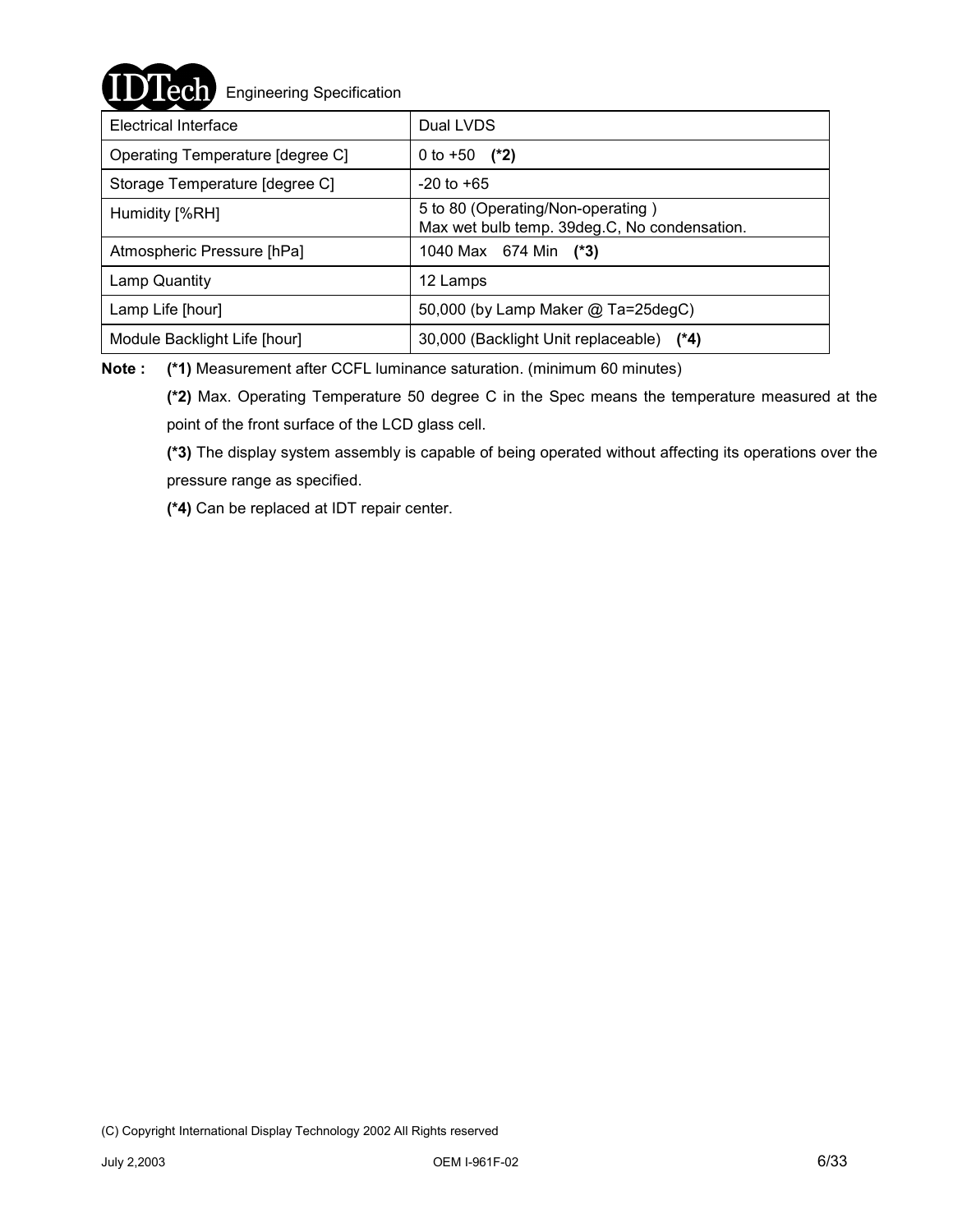

## **2.2 Functional Block Diagram**

The following diagram shows the functional block diagram for the IAUX61F TFT-LCD Module.

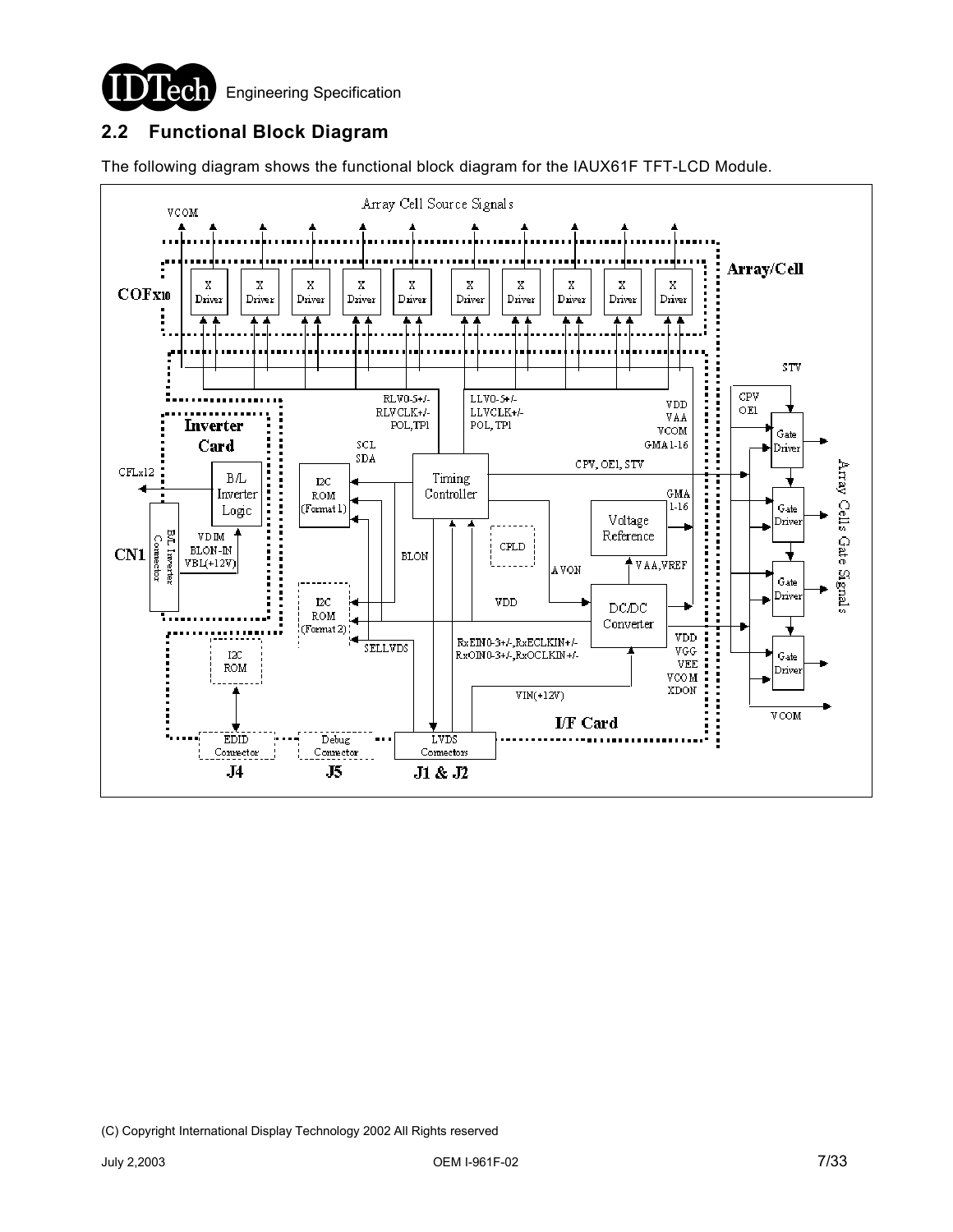

# **3.0 Absolute Maximum Ratings**

| <b>Item</b>                  | Symbol         | Min    | Max           | <b>Unit</b>    | <b>Conditions</b> |
|------------------------------|----------------|--------|---------------|----------------|-------------------|
| Logic/LCD Drive Voltage      | VCC            | $-0.3$ | $+17.6$       | V              |                   |
| <b>Backlight Voltage</b>     | <b>VBL</b>     | $-0.3$ | $+17.6$       | V              |                   |
| <b>Brightness control</b>    | <b>VDIM</b>    | $-0.3$ | $+5.3$        | V              |                   |
| Backlight on signal          | <b>BLON-IN</b> | $-1.0$ | $+5.3$        | V              |                   |
| <b>Operating Temperature</b> | TOP            | 0      | $+50$         | deg.C          | (Note 1)          |
| <b>Operating Humidity</b>    | <b>HOP</b>     | 8      | 80            | %RH            | (Note 1)          |
| Storage Temperature          | TST            | $-20$  | +60           | deg.C          | (Note 1)          |
| <b>Storage Humidity</b>      | <b>HST</b>     | 5      | 95            | %RH            | (Note 1)          |
| Vibration                    |                |        | 10-200<br>1.5 | <b>Hz</b><br>G |                   |
| Shock                        |                |        | 11<br>50      | G<br>ms        | Half sine wave    |

Absolute maximum ratings of the module is as follows:

**Note 1:** Max. Operating Temperature 50 degree C in the Spec means the temperature measured for the point of the front surface of the LCD glass cell.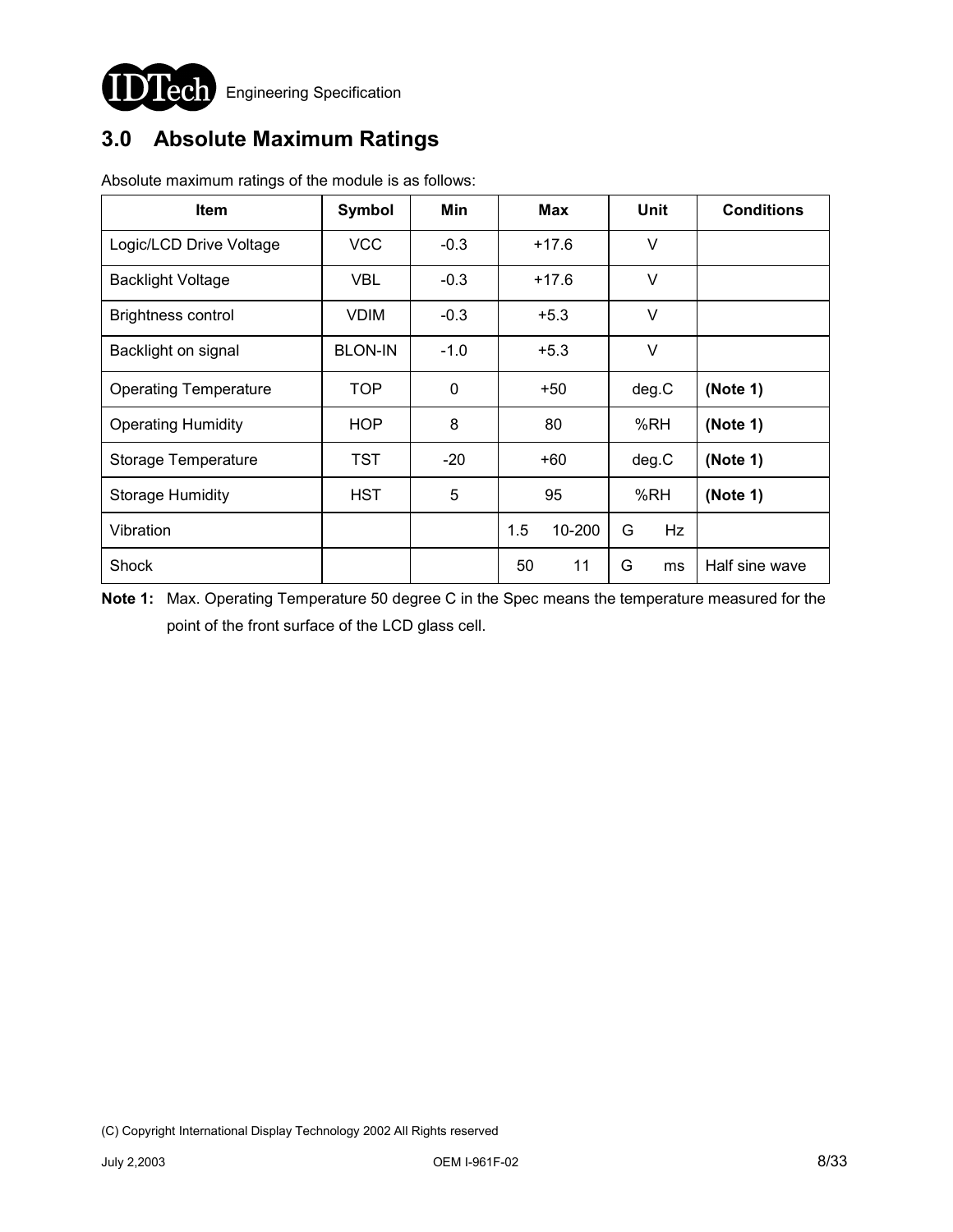

# **4.0 Optical Characteristics**

| <b>Item</b>                                  | <b>Conditions</b> |         | <b>Specification</b> |             |  |
|----------------------------------------------|-------------------|---------|----------------------|-------------|--|
|                                              |                   |         | Typ.                 | <b>Note</b> |  |
| <b>Viewing Angle</b>                         | Horizontal        | (Right) | 85                   |             |  |
| (Degrees)                                    | K≥10              | (Left)  | 85                   |             |  |
| K: Contrast Ratio                            | Vertical          | (Upper) | 85                   |             |  |
|                                              | $K \geq 10$       | (Lower) | 85                   |             |  |
| Contrast ratio                               |                   |         | 600                  |             |  |
| Response Time (ms)                           | Rising            |         | 20                   |             |  |
|                                              | Falling           |         | 20                   |             |  |
| <b>White Balance</b>                         | White             | X       | 0.294                |             |  |
|                                              | White             | у       | 0.309                |             |  |
| Maximum White Luminance (cd/m <sup>2</sup> ) | $VDIM-IN = OV$    |         | 1140                 |             |  |
| Minimum White Luminance (%)                  | $VDIM-IN = 3.0V$  |         | 10                   | 16 Max.     |  |

The optical characteristics are measured under stable conditions as follows under 25 degree C condition:

**Note:** All data are measured in center of the screen.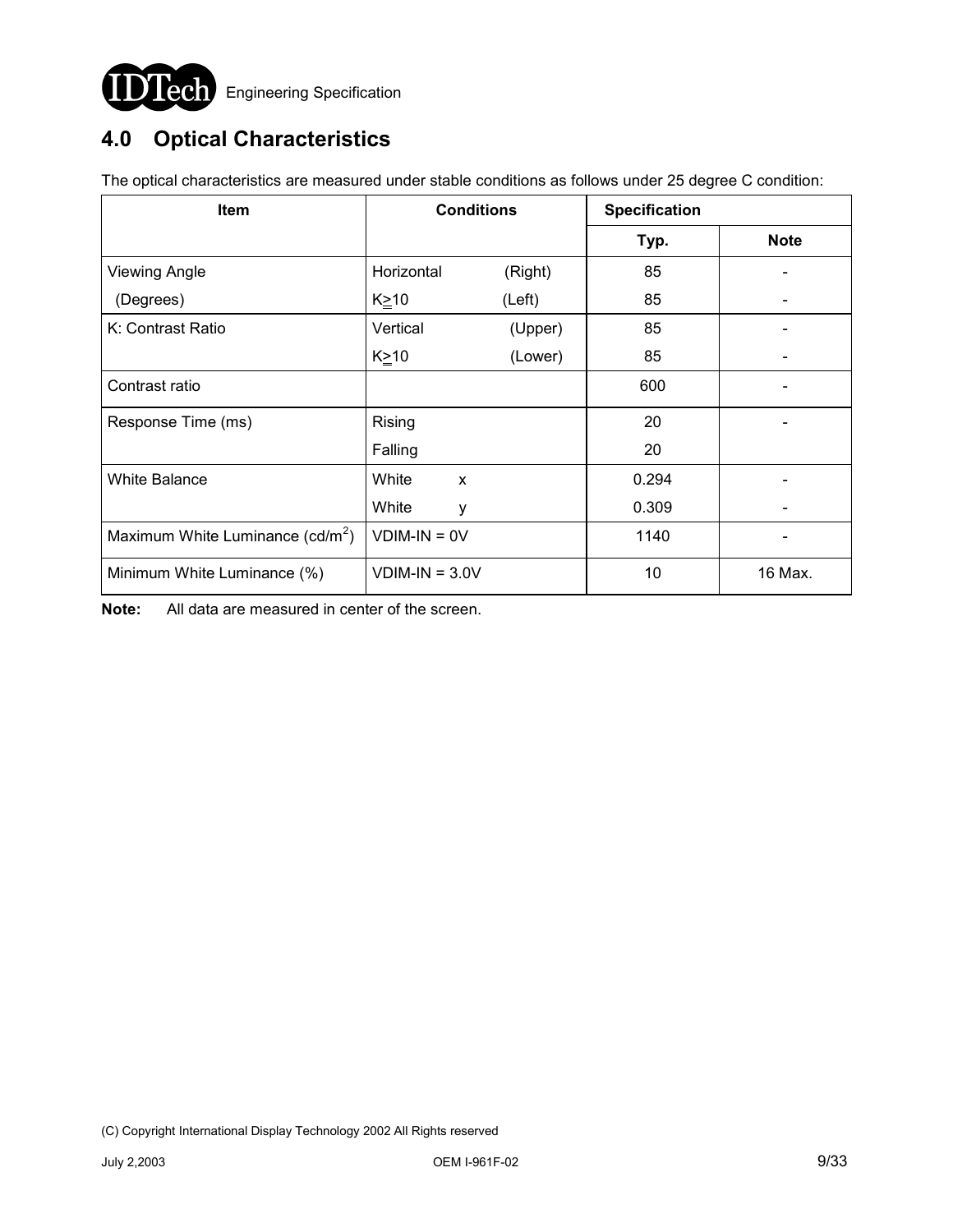

# **5.0 Signal Interface**

## **5.1 Connectors**

Physical interface is described as for the connector on module.

These connectors are capable of accommodating the following signals and will be following components.

#### **Signal Connectors**

| <b>Connector</b> | <b>Function</b>    | <b>Type</b>   | <b>Manufacturer</b> | <b>Mating Connector</b> |
|------------------|--------------------|---------------|---------------------|-------------------------|
| J <sub>1</sub>   | I/F Connector-1    | DF19G-20P-1H  | <b>HIROSE</b>       | DF19G-20S-1C            |
|                  |                    |               |                     | DF19G-20S-1F            |
| J2               | I/F Connector-2    | DF19G-20P-1H  | <b>HIROSE</b>       | DF19G-20S-1C            |
|                  |                    |               |                     | DF19G-20S-1F            |
| J3               | (Not for customer) | FH12-20S0.5SH | <b>HIROSE</b>       |                         |
| J4               | (Optional)         | SM05B-SRSS-TB | <b>JST</b>          | 05SR-3S                 |
| J5               | (Not for customer) | SM03B-SRSS-TB | <b>JST</b>          | 03SR-3S                 |

## **Backlight Connectors**

| <b>Connector</b> | Function       | <b>Connector Type</b> | Manufacturer | <b>Mating Connector</b> |  |
|------------------|----------------|-----------------------|--------------|-------------------------|--|
| CN1              | Inverter Input | B12B-PH-SM3-TB        | JST          | <b>PHR-12</b>           |  |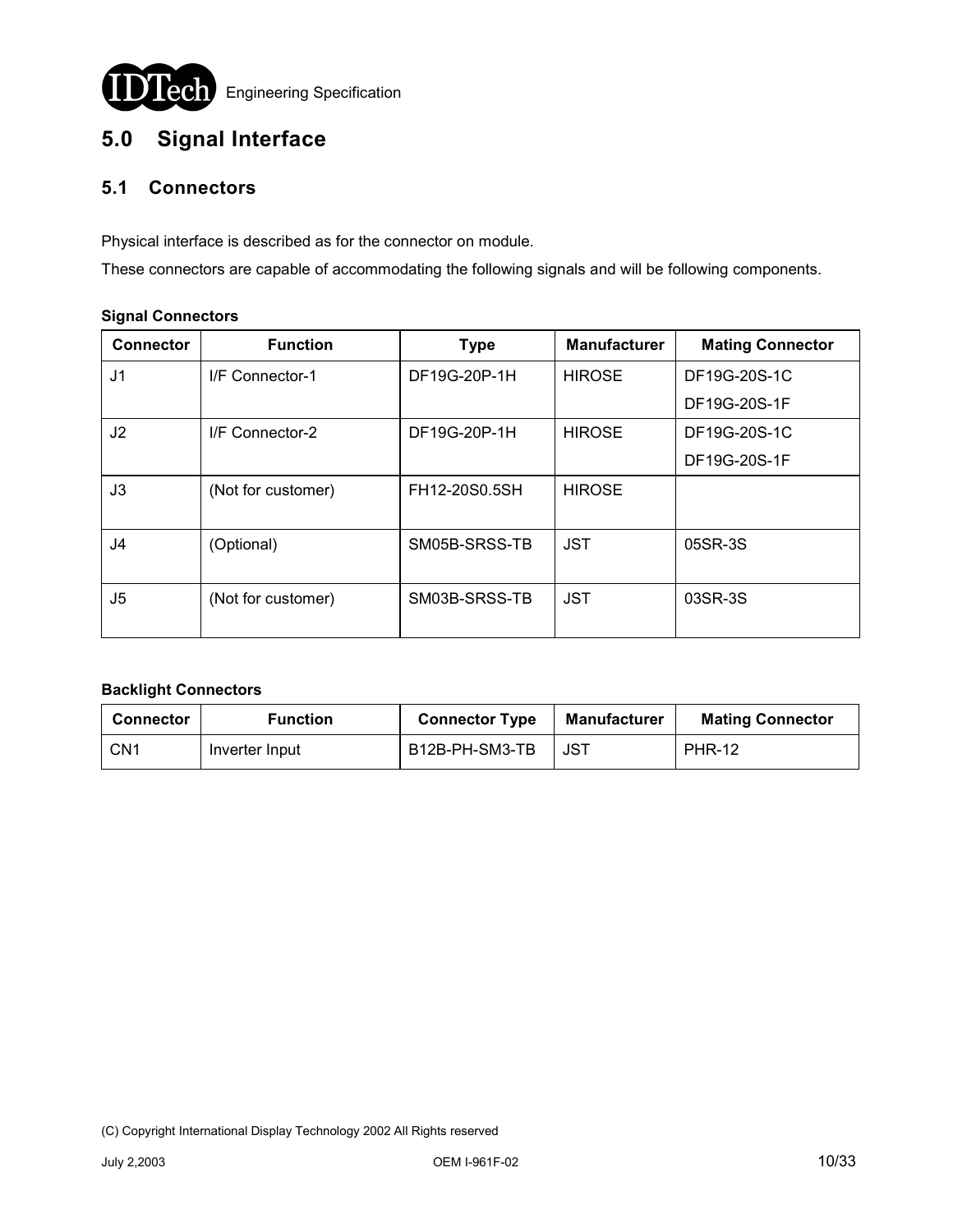

**Engineering Specification** 

## **5.2 Interface Signal Connector**

| Pin#           | <b>Signal Name</b> |
|----------------|--------------------|
| 1              | <b>VCC</b>         |
| $\overline{2}$ | <b>VCC</b>         |
| 3              | GND                |
| $\overline{4}$ | <b>GND</b>         |
| 5              | RxEIN0-            |
| 6              | RxEIN0+            |
| $\overline{7}$ | <b>GND</b>         |
| 8              | RxEIN1-            |
| 9              | RxEIN1+            |
| 10             | GND                |
| 11             | RxEIN2-            |
| 12             | RxEIN2+            |
| 13             | GND                |
| 14             | RxECLKIN-          |
| 15             | RxECLKIN+          |
| 16             | GND                |
| 17             | RxEIN3-            |
| 18             | RxEIN3+            |
| 19             | <b>GND</b>         |
| 20             | <b>BLON</b>        |

## **I/F Connector-1 Signals Pin Assignment (J1)**

## **I/F Connector-2 Signals Pin Assignment (J2)**

| Pin#           | <b>Signal Name</b> |
|----------------|--------------------|
| 1              | <b>VCC</b>         |
| $\overline{2}$ | <b>VCC</b>         |
| 3              | GND                |
| 4              | GND                |
| 5              | RxOIN0-            |
| 6              | RxOIN0+            |
| $\overline{7}$ | GND                |
| 8              | RxOIN1-            |
| 9              | RxOIN1+            |
| 10             | <b>GND</b>         |
| 11             | RxOIN2-            |
| 12             | RxOIN2+            |
| 13             | GND                |
| 14             | RxOCLKIN-          |
| 15             | RxOCLKIN+          |
| 16             | GND                |
| 17             | RxOIN3-            |
| 18             | RxOIN3+            |
| 19             | GND                |
| 20             | <b>SELLVDS</b>     |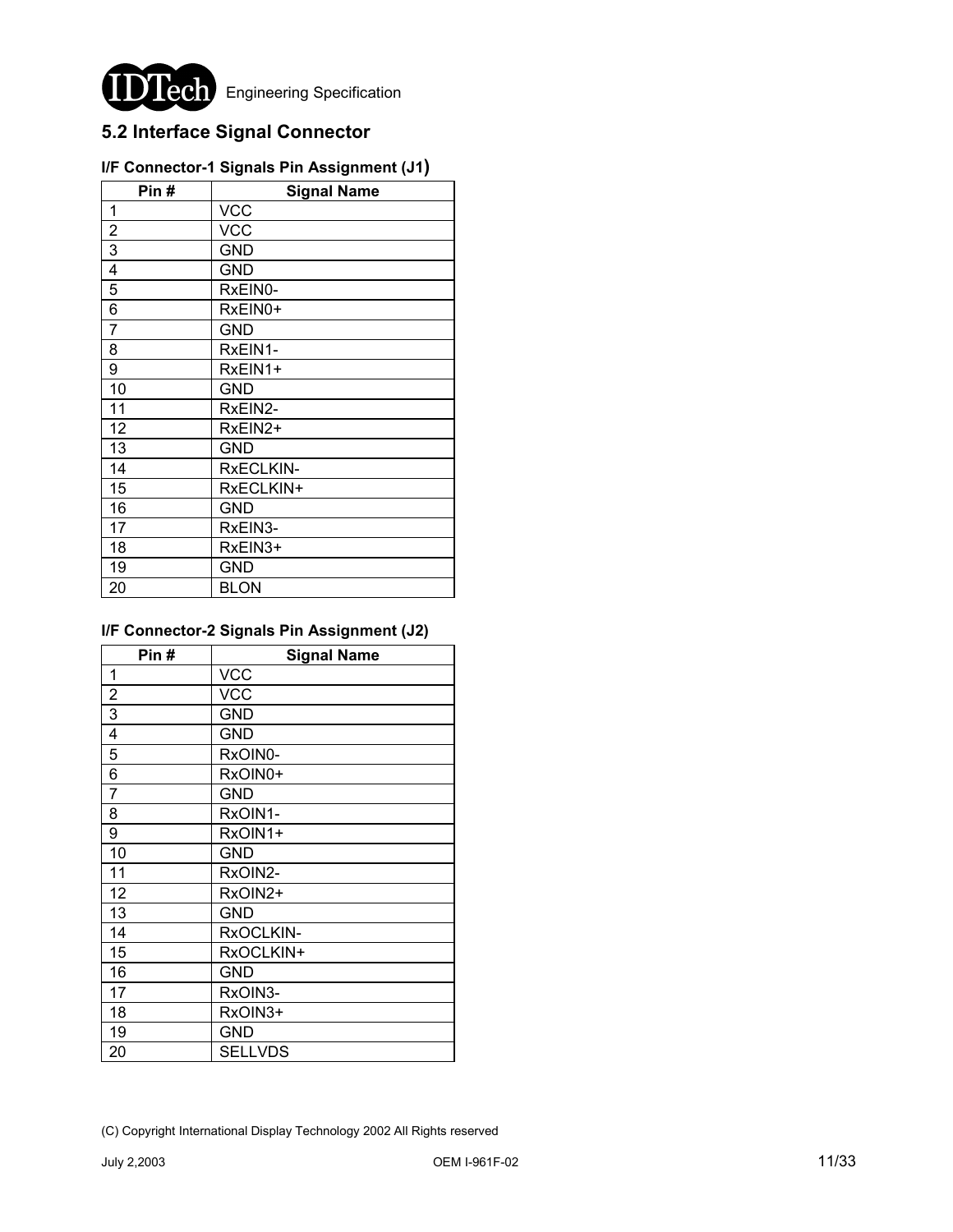

## **Inverter Input Connector Signals Pin Assignment (CN1)**

| Pin#           | <b>Signal Name</b> |
|----------------|--------------------|
| 1              | <b>VBL</b>         |
| $\overline{2}$ | <b>VBL</b>         |
| 3              | <b>VBL</b>         |
| 4              | <b>VBL</b>         |
| 5              | <b>VBL</b>         |
| 6              | <b>GND</b>         |
| 7              | <b>GND</b>         |
| 8              | <b>GND</b>         |
| 9              | <b>GND</b>         |
| 10             | <b>GND</b>         |
| 11             | <b>VDIM</b>        |
| 12             | <b>BLON-IN</b>     |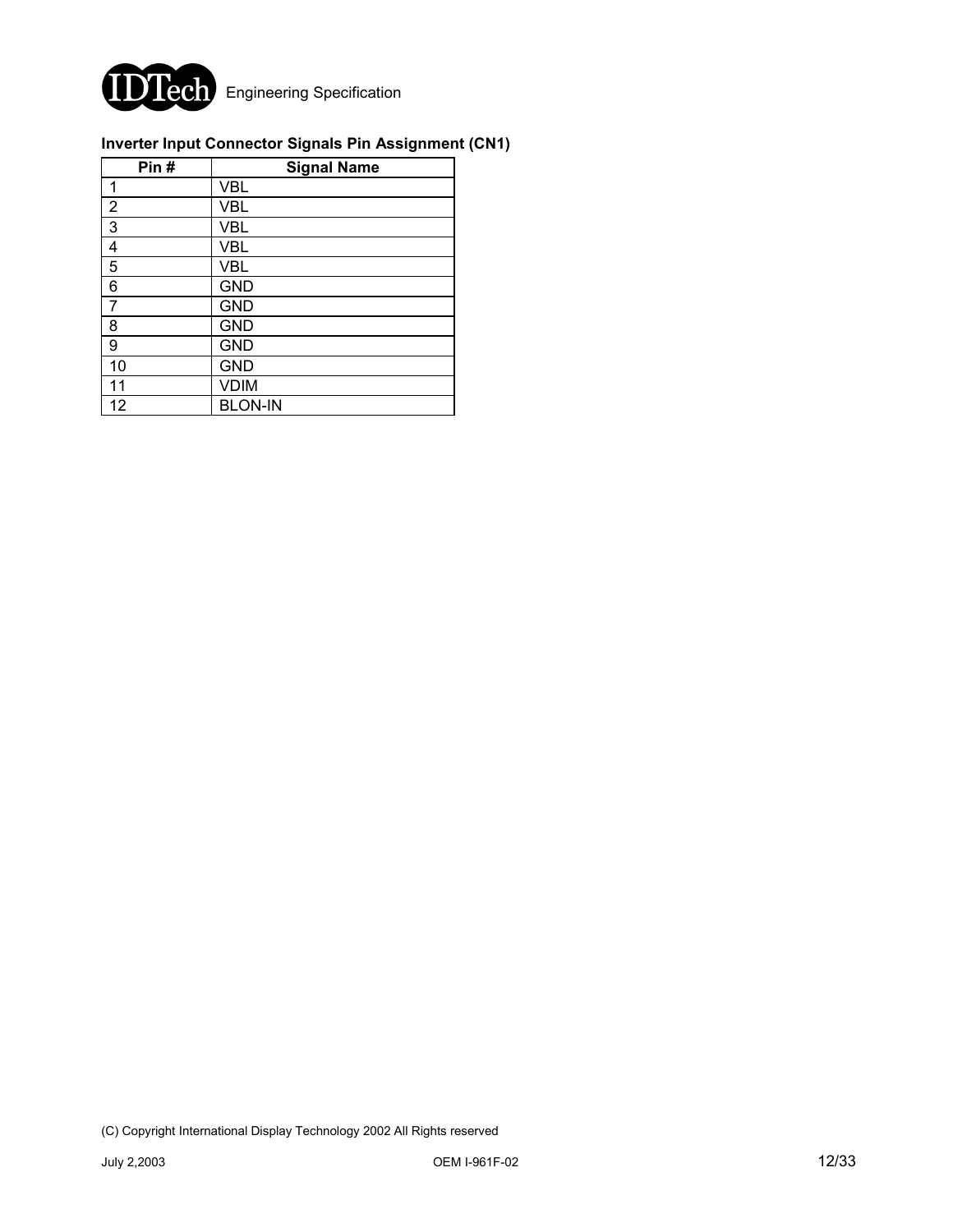

## **5.3 Interface Signal Description**

The module uses a pair of LVDS receiver macro which is equivalent to THC63LVDF84A/R84A (THine Electronics, Inc.). LVDS is a differential signal transfer technology for LCD interface and high-speed data transfer device. Transmitter shall be THC63LVDF83A/M83A (THine Electronics, Inc.) or equivalent.

| <b>SIGNAL NAME</b> | <b>Description</b>                                                                    |
|--------------------|---------------------------------------------------------------------------------------|
| <b>VCC</b>         | +12V Power Supply for Logic                                                           |
| <b>GND</b>         | Ground                                                                                |
| RxEIN0-            | Negative LVDS data 0 input for even pixel                                             |
| RxEIN0+            | Positive LVDS data 0 input for even pixel                                             |
| RxEIN1-            | Negative LVDS data 1 input for even pixel                                             |
| RxEIN1+            | Positive LVDS data 1 input for even pixel                                             |
| RxEIN2-            | Negative LVDS data 2 input for even pixel                                             |
| RxEIN2+            | Positive LVDS data 2 input for even pixel                                             |
| RxEIN3-            | Negative LVDS data 3 input for even pixel                                             |
| RxEIN3+            | Positive LVDS data 3 input for even pixel                                             |
| RxECLKIN-          | Negative LVDS clock input for even pixel                                              |
| RxECLKIN+          | Positive LVDS clock input for even pixel                                              |
| RxOIN0-            | Negative LVDS data 0 input for odd pixel                                              |
| RxOIN0+            | Positive LVDS data 0 input for odd pixel                                              |
| RxOIN1-            | Negative LVDS data 1 input for odd pixel                                              |
| RxOIN1+            | Positive LVDS data 1 input for odd pixel                                              |
| RxOIN2-            | Negative LVDS data 2 input for odd pixel                                              |
| RxOIN2+            | Positive LVDS data 2 input for odd pixel                                              |
| RxOIN3-            | Negative LVDS data 3 input for odd pixel                                              |
| RxOIN3+            | Positive LVDS data 3 input for odd pixel                                              |
| RxOCLKIN-          | Negative LVDS clock input for odd pixel                                               |
| RxOCLKIN+          | Positive LVDS clock input for odd pixel                                               |
| <b>BLON</b>        | Back-Light ON signal. 3.3V CMOS output.                                               |
|                    | This signal turns high at 50-80 ms after VCC applied.                                 |
| <b>VBL</b>         | +12V Power Supply for Back-Light Inverter                                             |
| <b>VDIM</b>        | Back-Light Dimension Control signal. 3.3V CMOS Input.                                 |
|                    | VDIM=0V, the brightness is maximum. VDIM=3.0V, the brightness is minimum.             |
|                    | VDIM is set over 3.1V, Inverter protection logic works. This protection is cleared by |
|                    | Inverter power off.                                                                   |
| <b>BLON-IN</b>     | Back-Light ON signal. 3.3V CMOS Input.                                                |
|                    | High-level input makes Back-Light On.                                                 |
| <b>SELLVDS</b>     | LVDS Format Selection signal. 3.3V CMOS Input.                                        |
|                    | This signal is internally pullup-ed by 4.7Kohm.                                       |
|                    | When this signal connects to GND, LVDS format becomes                                 |
|                    | SELLVDS=LOW mode described in LVDS Format section.                                    |
|                    | Otherwise, LVDS format becomes SELLVDS=HIGH mode.                                     |
|                    | LVDS format is decided only during the panel power up sequence.                       |
|                    |                                                                                       |

#### **Signal Description for J1, J2 and CN1**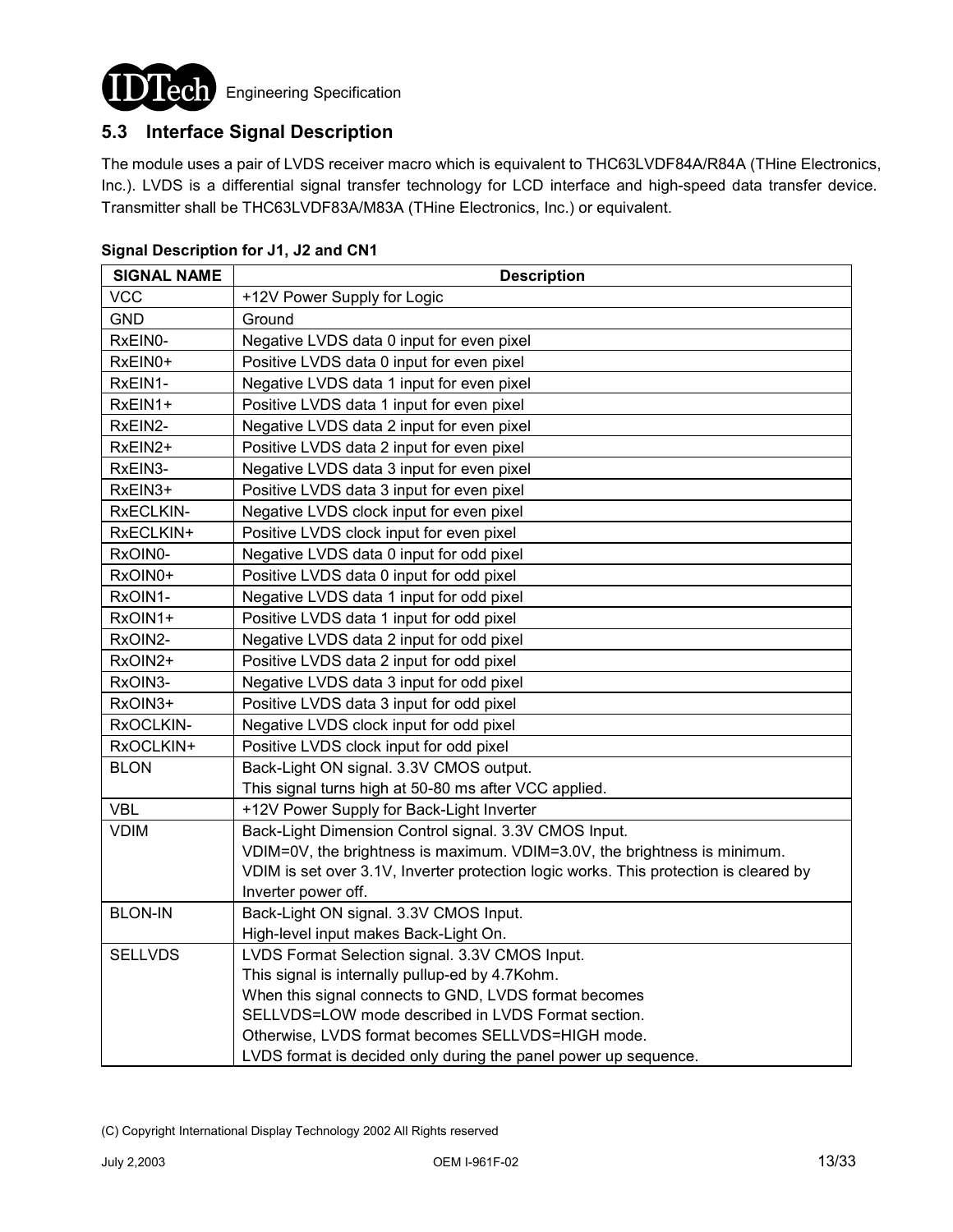

**ICCI** Engineering Specification

## **5.4 Interface Signal Electrical Characteristics**

Each signal characteristics are as follows;

### **Electrical Characteristics**

| <b>Parameter</b>                     | Symbol       | Min            | Max          | unit | <b>Conditions</b> |
|--------------------------------------|--------------|----------------|--------------|------|-------------------|
| Differential Input High Threshold    | Vth          |                | $+100$       | [mV] | $Vcm=+1.2$ [V]    |
| Differential Input Low Threshold     | Vtl          | $-100$         |              | [mV] | $Vcm=+1.2$ [V]    |
| Magnitude Differential Input Voltage | <b>IVidl</b> | 100            | 600          | [mV] |                   |
| Common Mode Input Voltage            | Vic          | $0.825+$   Vid | 2.0- $ $ Vid | [V]  | Vth-Vtl=200[mV]   |
|                                      |              | 2              | 2            |      |                   |
| Common Mode Voltage Offset           | $\Delta$ Vcm | -50            | +50          | [mV] | Vth-Vtl=200[mV]   |

**Note:** 1. Input signals shall be low or Hi-Z state when VCC is off.

- 2. All electrical characteristics for LVDS signal are defined and shall be measured at the interface connector of LCD (see Figure Measurement system) .
- 3. There is a 100-ohm resister between positive and negative lines of each LVDS signal input.

## **Voltage Definitions**

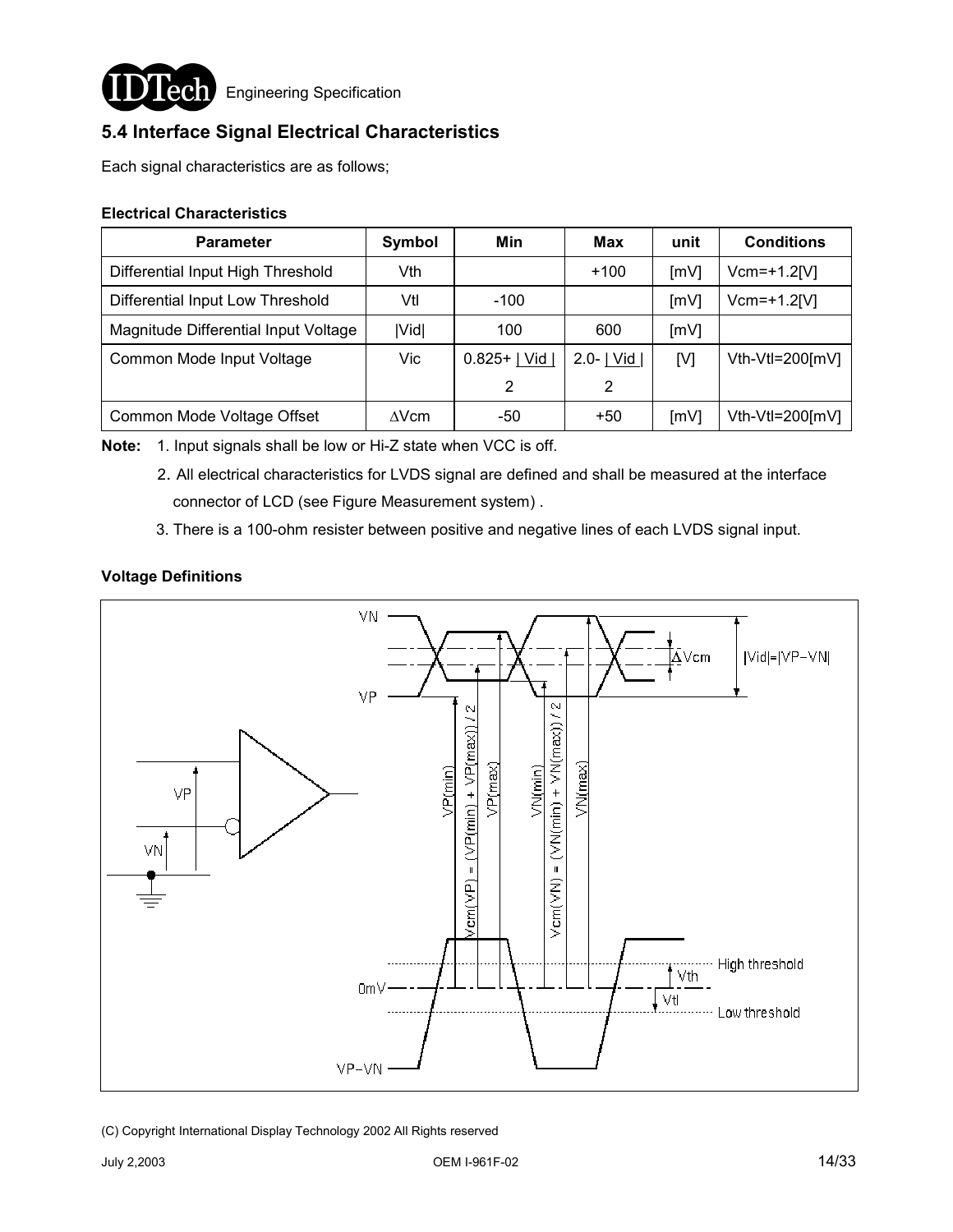

#### **Measurement system**

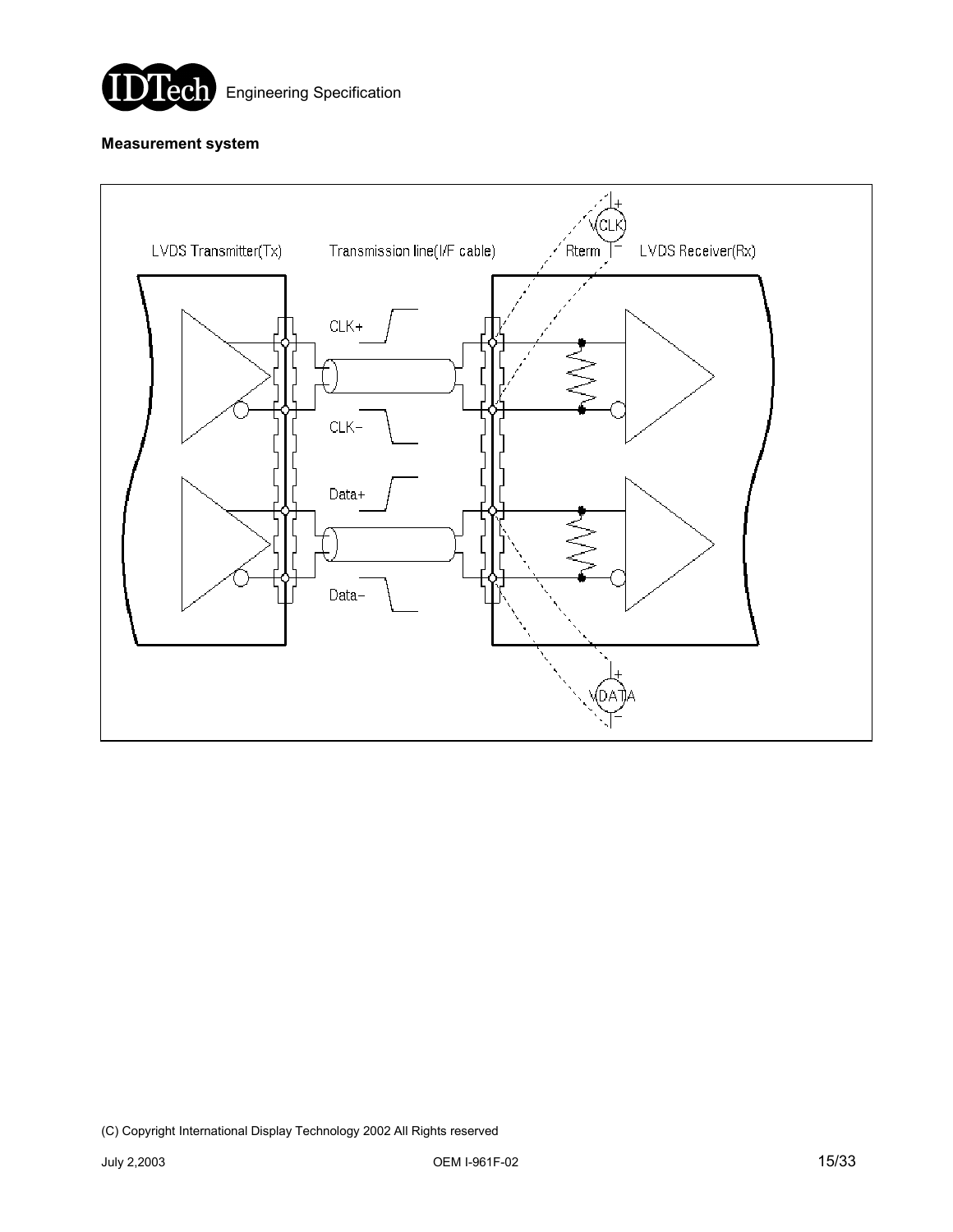

## **LVDS Receiver AC Characteristics**

| <b>Parameter</b>           | Symbol      | Min    | <b>Typ</b> | <b>Max</b> | Unit                 | <b>Conditions</b>    |
|----------------------------|-------------|--------|------------|------------|----------------------|----------------------|
| <b>Clock Frequency</b>     | fc          |        | 81.0       | 85.1       | [MHz]                |                      |
| <b>Cycle Time</b>          | tc          | 11.7   | 12.3       |            | [ns]                 |                      |
| Data Setup Time (*2)       | Tsu         | 500    |            |            | [ps]                 | $fc = 81.0$ [MHz],   |
| Data Hold Time (*2)        | Thd         | 500    |            |            | [ps]                 | $tCCJ < 50$ [ps],    |
|                            |             |        |            |            |                      | Vth-Vtl=200 $[mV]$ , |
|                            |             |        |            |            |                      | $Vcm=1.2[V],$        |
|                            |             |        |            |            |                      | $\Delta$ Vcm=0[V]    |
| Cycle-to-cycle jitter (*3) | <b>TCCJ</b> | $-150$ |            | $+150$     | [ps]                 |                      |
| Cycle Modulation Rate (*4) | tCJavg      |        |            | 20         | [ps/c <sub>k</sub> ] |                      |

## **Note:** 1. All values are at VCC=12.0[V], Ta=25[C deg.].

- 2. See figure "LVDS Format" and "Detail Timing Definition" for definition.
- 3. Jitter is the magnitude of the change in input clock period.
- 4. This specification defines maximum average cycle modulation rate in peak-to-peak transition within any 100 clock cycles. Figure "Cycle Modulation Rate" illustrates a case against this requirement. This specification is applied only if input clock peak jitter within any 100 clock cycles is greater than 300ps.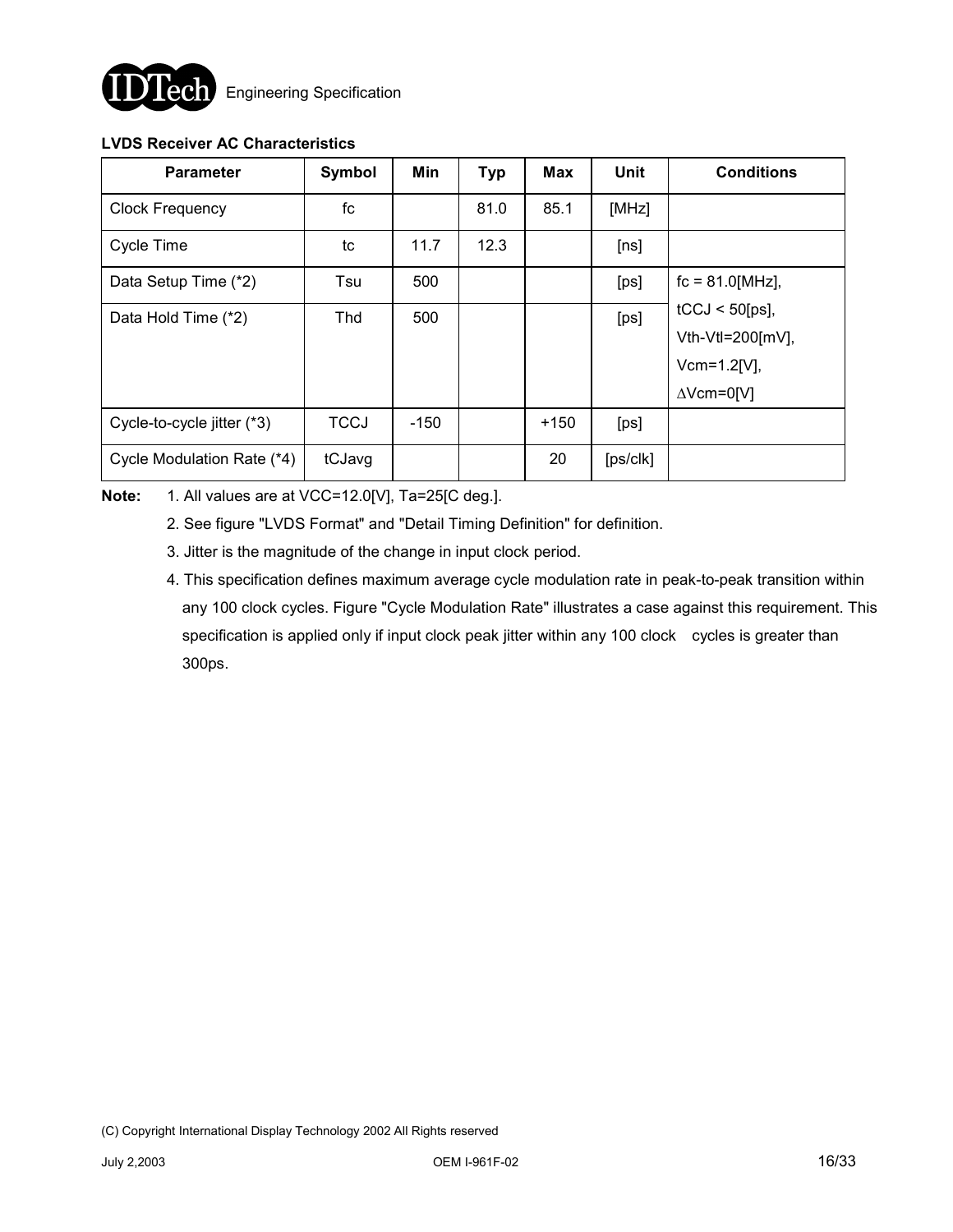

LVDS per each channel becomes as below. Each channel has Hsync (H-S), Vsync (V-S) and DSPTMG (DSP).

#### **LVDS Format**

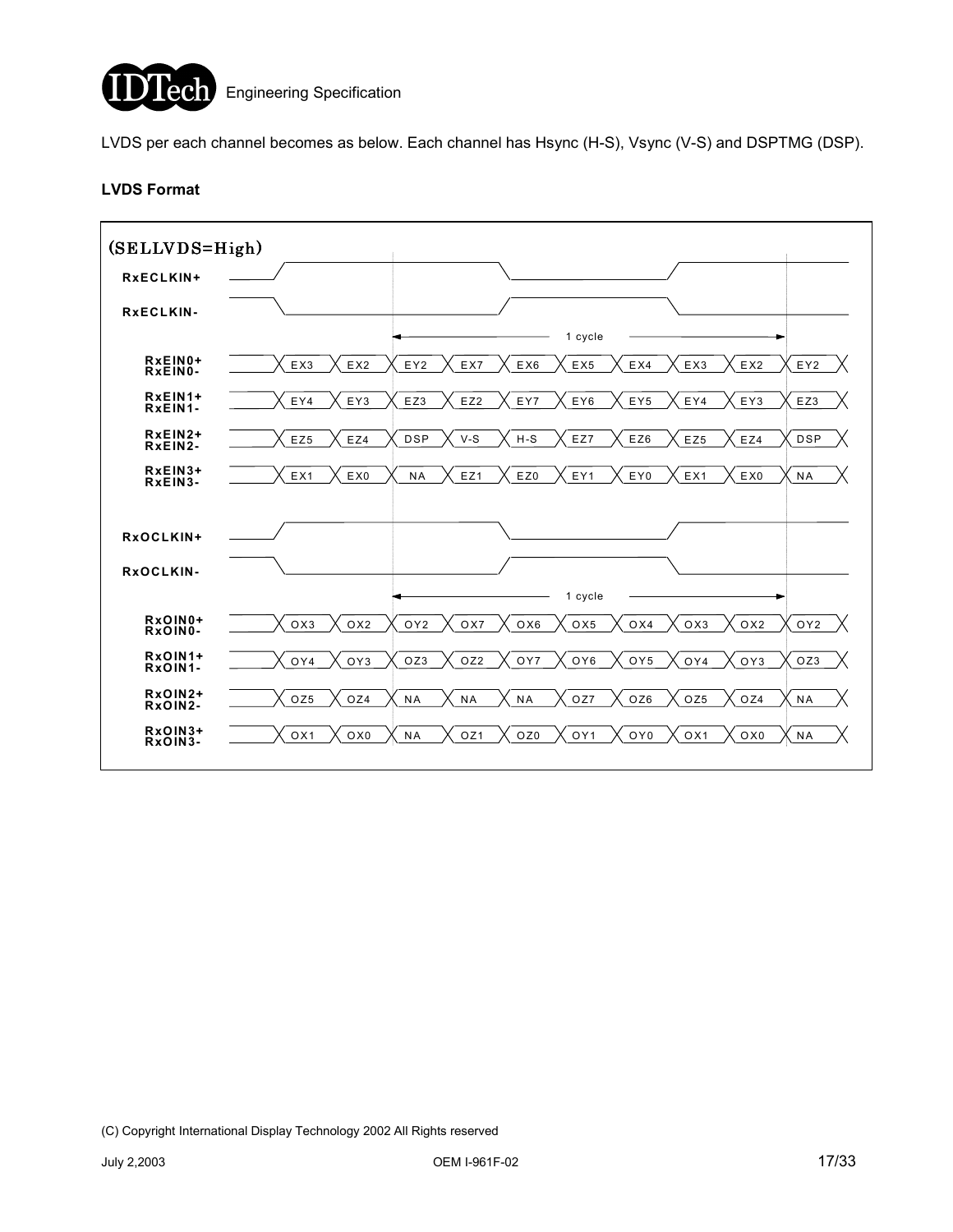



**Note:** X/Y/Z data 7: MSB, X/Y/Z data 0: LSB, DSP = DSPTMG, V-S = Vsync, H-S = Hsync

*LVDS transmitter/receiver are Thine THC63LVD823/Texas Instruments TFP7x5 (1 chip each).*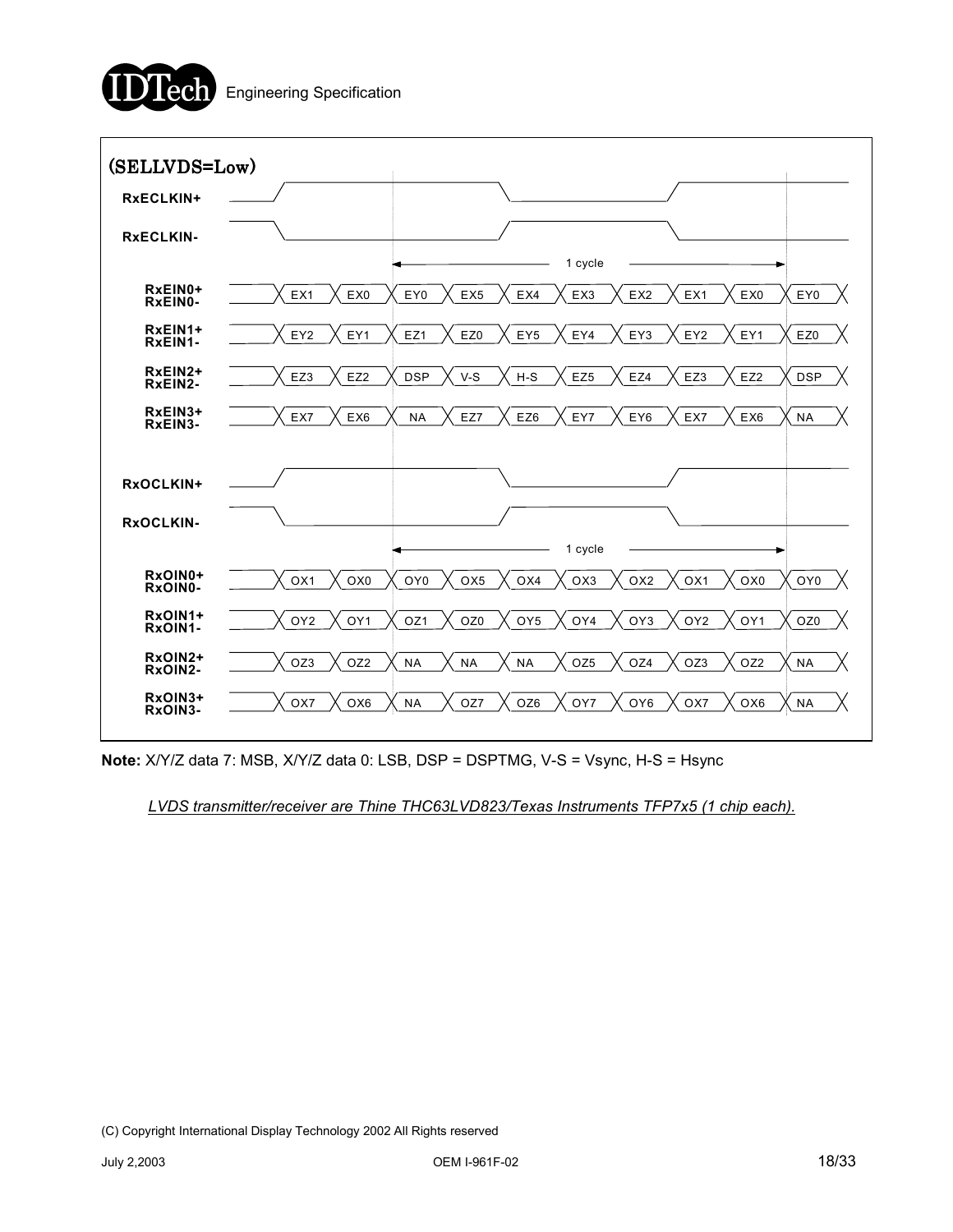

## **Detail Timing Definition**



**Note:** Tsu and Thd are internal data sampling window of receiver. Trskm is the system skew margin; i.e., the sum of cable skew, source clock jitter, and other inter-symbol interference, shall be less than Trskm.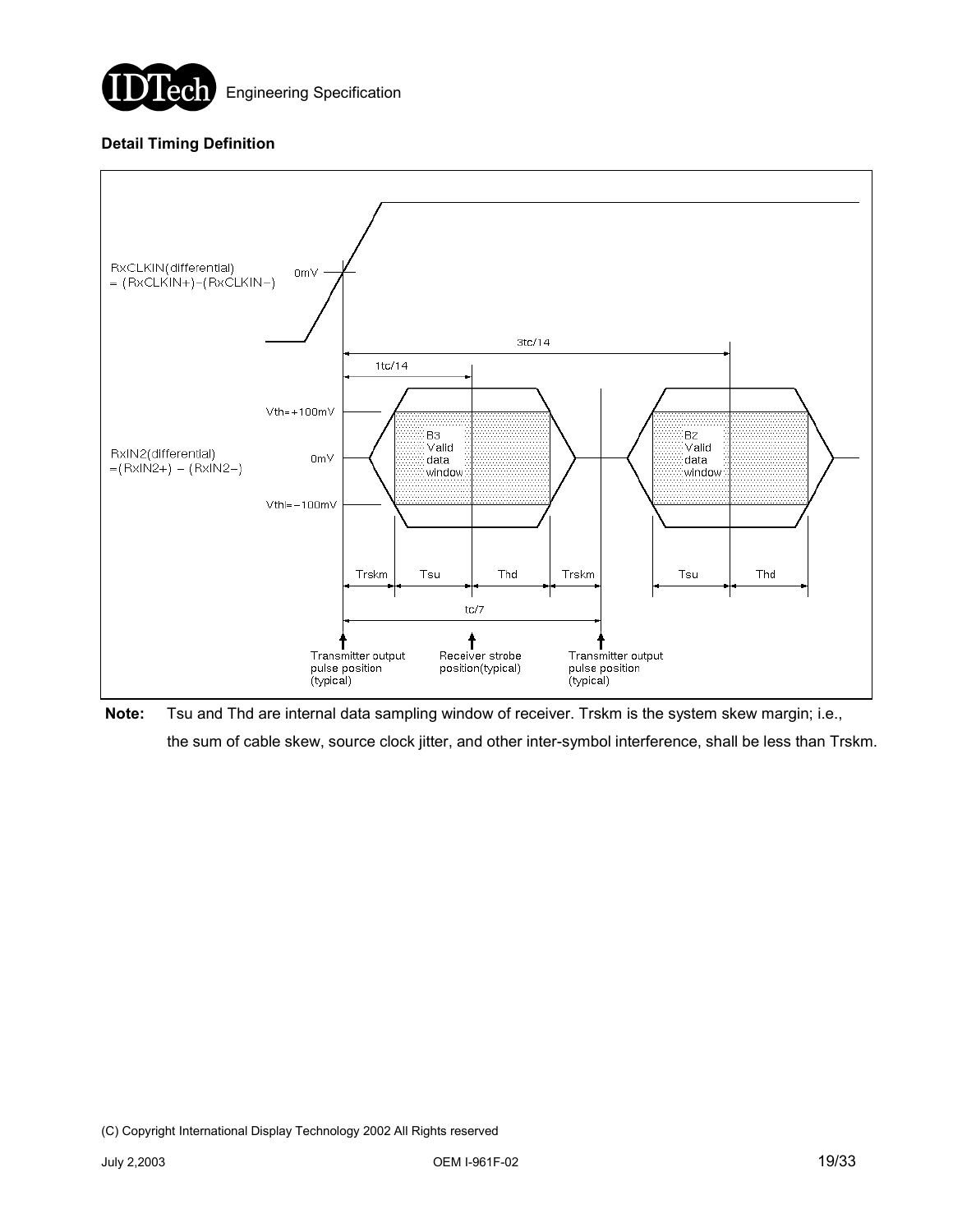

**Lech** Engineering Specification

### **Cycle Modulation Rate**

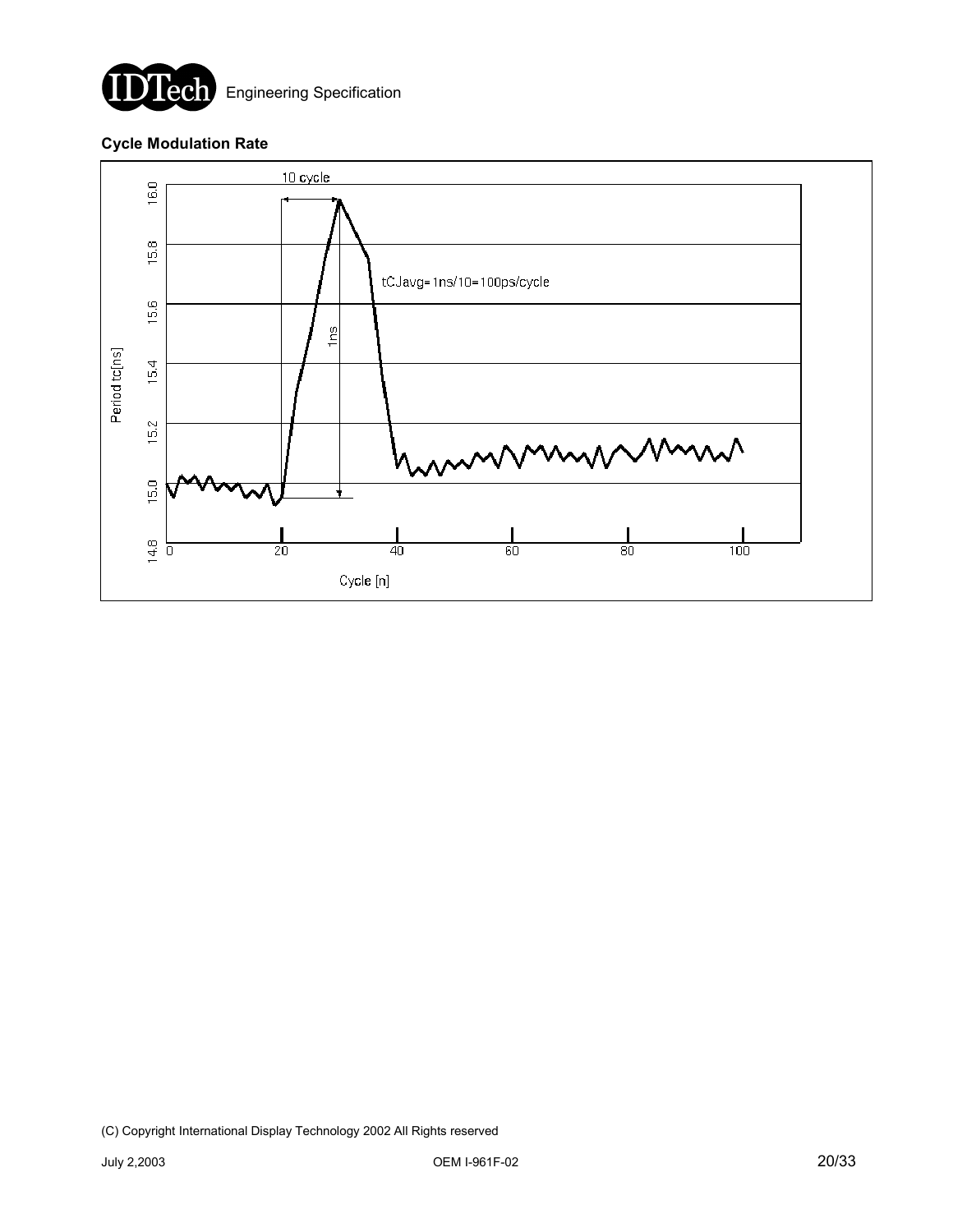

## **5.4.1 LVDS Receiver Circuit**

Internal circuit of LVDS inputs are as follows.

### **LVDS Receiver Internal Circuit**



The module uses a 100ohm resistor between positive and negative lines of each LVDS signal input.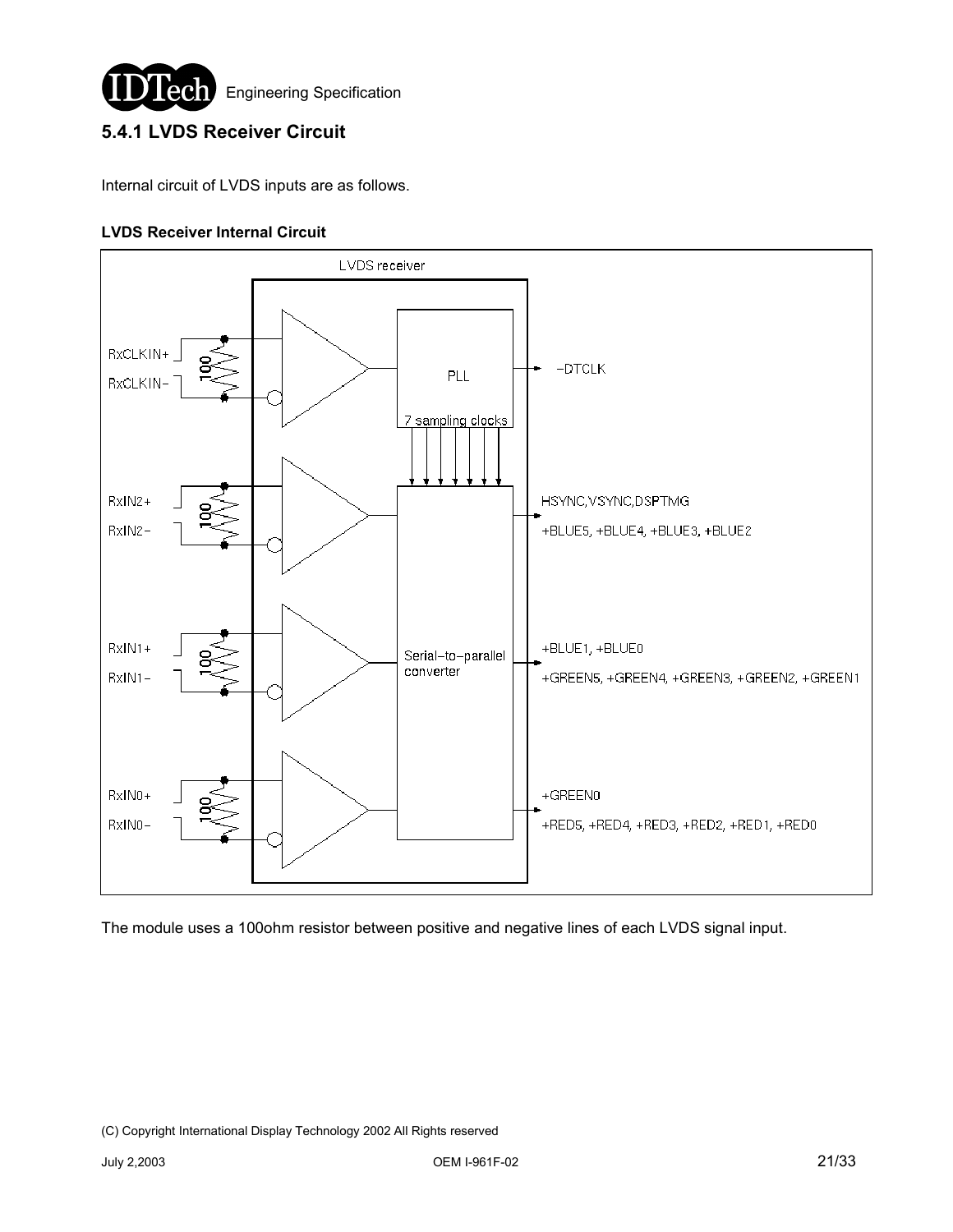

## **5.4.2 Recommended Guidelines for Motherboard PCB Design and Cable Selection**

Following the suggestions below will help to achieve optimal results.

- ƒ Use controlled impedance media for LVDS signals. They should have a matched differential impedance of 100ohm.
	- Match electrical lengths between traces to minimize signal skew.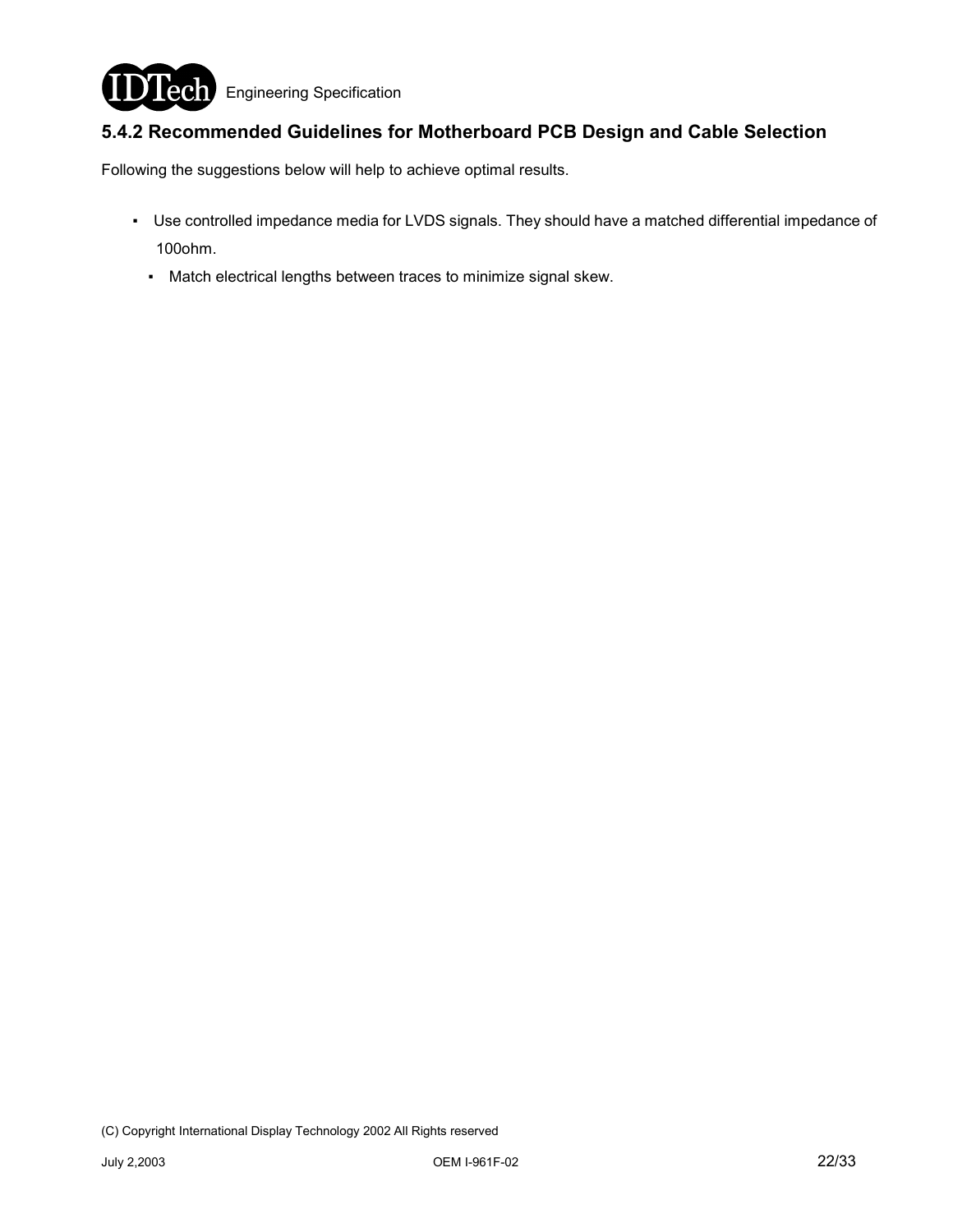

# **6.0 Pixel Format Image**

Following figure shows the relationship between the input signals and the LCD pixel format image.

#### **Screen Pixel Format**

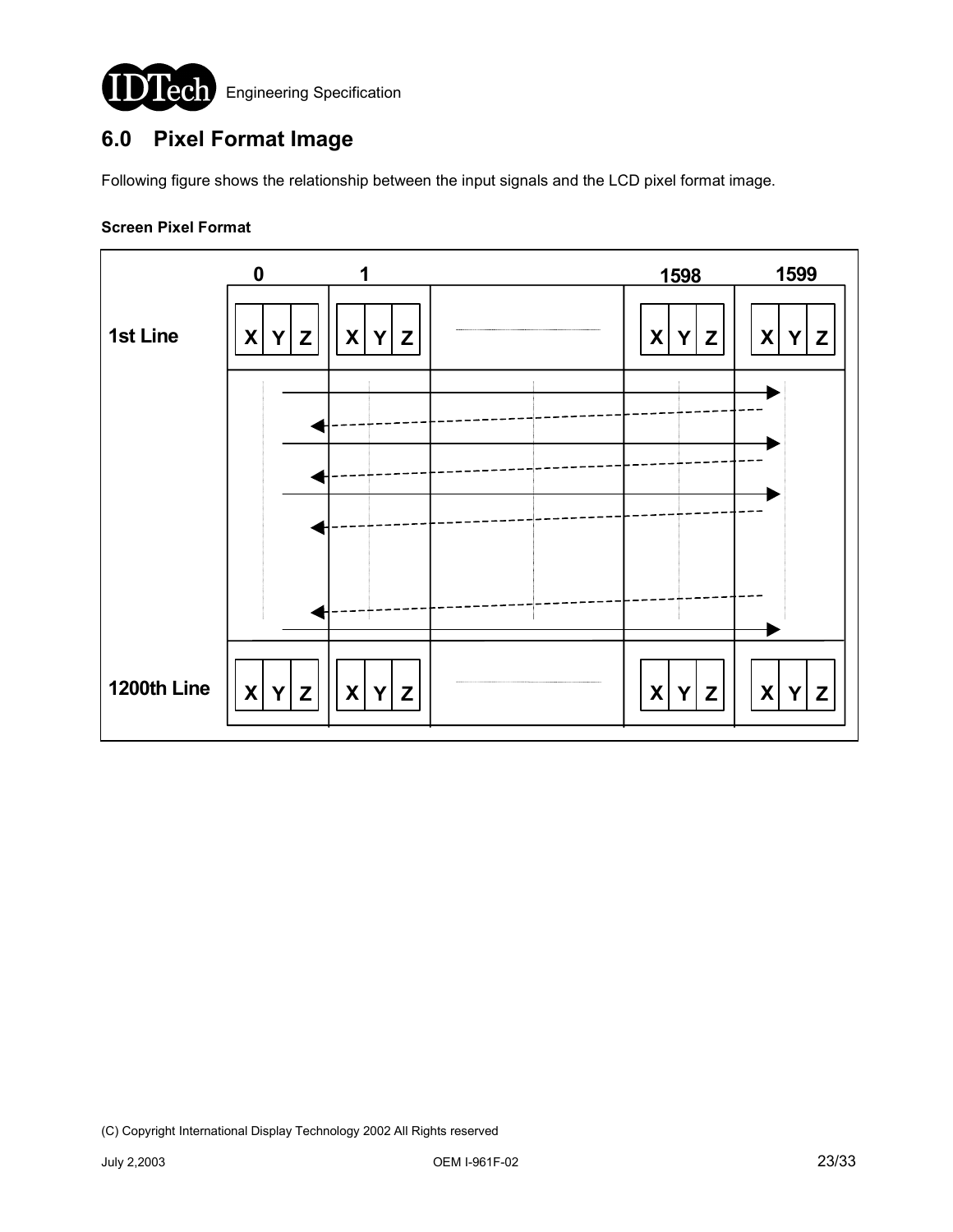

# **7.0 Video Timings**

Following is the Video timing per channel to be converted to/from LVDS interface .

## **7.1 Timing Characteristics**

EVEN for LVDS-LE or LVDS-RE ODD for LVDS-LO or LVDS-RO.

#### **Interface Timing Definition**



#### **Note:**

The sensor lines exist on top of screen, and it is recommended for this area to be filled with the same image of 1st line of actual displayed except for calibration time. And also these lines need DSPTMG. Even dot for 1st dot, Odd dot for 2nd dot.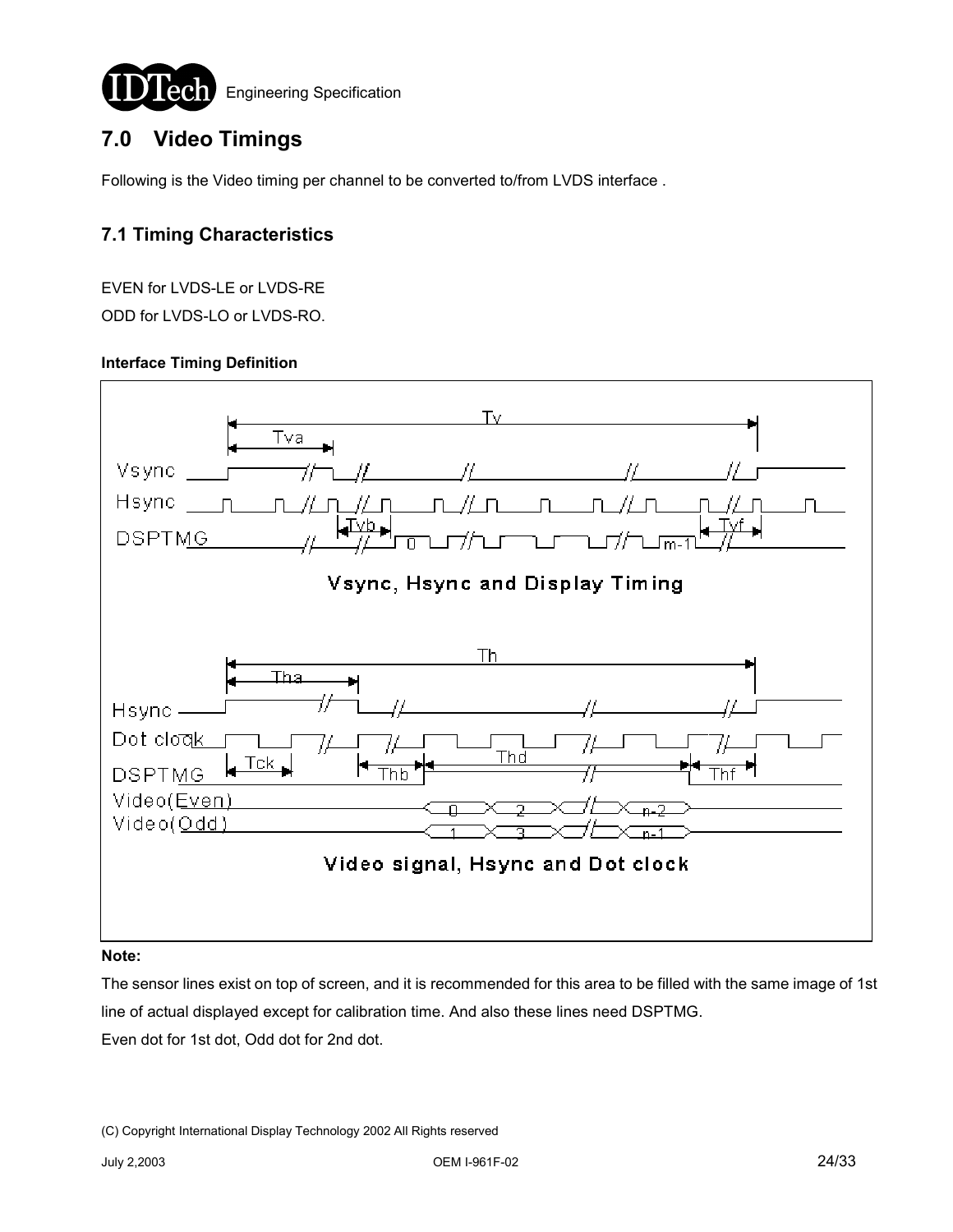

## **Timing Characteristics**

| <b>Signal</b> | Item                  | <b>Symbol</b> | Min.       | Typ.  | Max.         | Unit     |
|---------------|-----------------------|---------------|------------|-------|--------------|----------|
| <b>DTCLK</b>  | Dot Clock Freq.       | Fdck          |            | 81.0  | 85.1         | [MHz]    |
| <b>DTCLK</b>  | Dot Clock period      | <b>Tck</b>    | 11.7       | 12.35 |              | [ns]     |
| +V-Sync       | <b>Refresh Rate</b>   | 1/Tv          | 58.75 (*6) | 60    | 61.67 $(*6)$ | [Hz]     |
| +V-Sync       | Frame period          | Tv            |            | 16.67 |              | [ms]     |
| +V-Sync       | <b>Total line</b>     | Tv            |            | 1250  | 1440         | [lines]  |
| +V-Sync       | V-front porch         | Tvf           | 1          | 1     |              | [lines]  |
| +V-Sync       | V-active level        | Tva           | 1          | 3     |              | [lines]  |
| +V-Sync       | V-back porch          | Tvb           | 6          | 46    | 200          | [lines]  |
| +V-Sync       | V-Blank               | Tvf+Tva+Tvb   | 8          | 50    | 240          | [lines]  |
| +DSPTMG       | Display Lines / frame | M             |            | 1200  |              | [lines]  |
| +H-Sync       | H-Scan Rate           | 1/Th          |            | 75.0  |              | [kHz]    |
| +H-Sync       | H-Scan Rate           | Th            |            | 13.3  |              | [us]     |
| +H-Sync       | H-total period        | n+Thf+Tha+Thb |            | 1080  | 1130 (*7)    | [lck]    |
| +H-Sync       | H-front porch         | Thf           | 12         | 32    |              | [lck]    |
| +H-Sync       | H-active level        | Tha           | 8          | 96    |              | [tck]    |
| +H-Sync       | H-back porch          | Thb           | 20         | 152   |              | [lck]    |
| +H-Sync       | H-Blank               | Thf+Tha+Thb   | 40         | 280   |              | [lck]    |
| +DSPTMG       | <b>Display Pixels</b> | n             |            | 800   |              | [pixels] |

#### **Note:**

- 1. H/V sync Polarity will be acceptable both positive and negative. DSPTMG (Data Enable) should be Active High.
- 2. Vsync should not be changed at Hsync leading edge ( +/- 6 [tck]).
- 3. Even Dot clock and Odd Dot clock in each channel should have completely the same clock source. The skew should be within +/- 1.5 [ns].
- 4. All timing among channels should be synchronized (Vsync, Hsync, DSPTMG, video and clocks) and the skew of Vsync etc. among channels should be within +/- 1 Tck
- 5. All channels should be activated any time after Power On (because it does not have Auto Refresh protection.)
- 6. Min. and Max value of Refresh Rate do not come from the functional restriction. If you need to use outside of this spec, please contact IDTech support.
- 7. Max value of H-total period is not applicable to last one line of a frame while Refresh Rate is in spec.

<sup>(</sup>C) Copyright International Display Technology 2002 All Rights reserved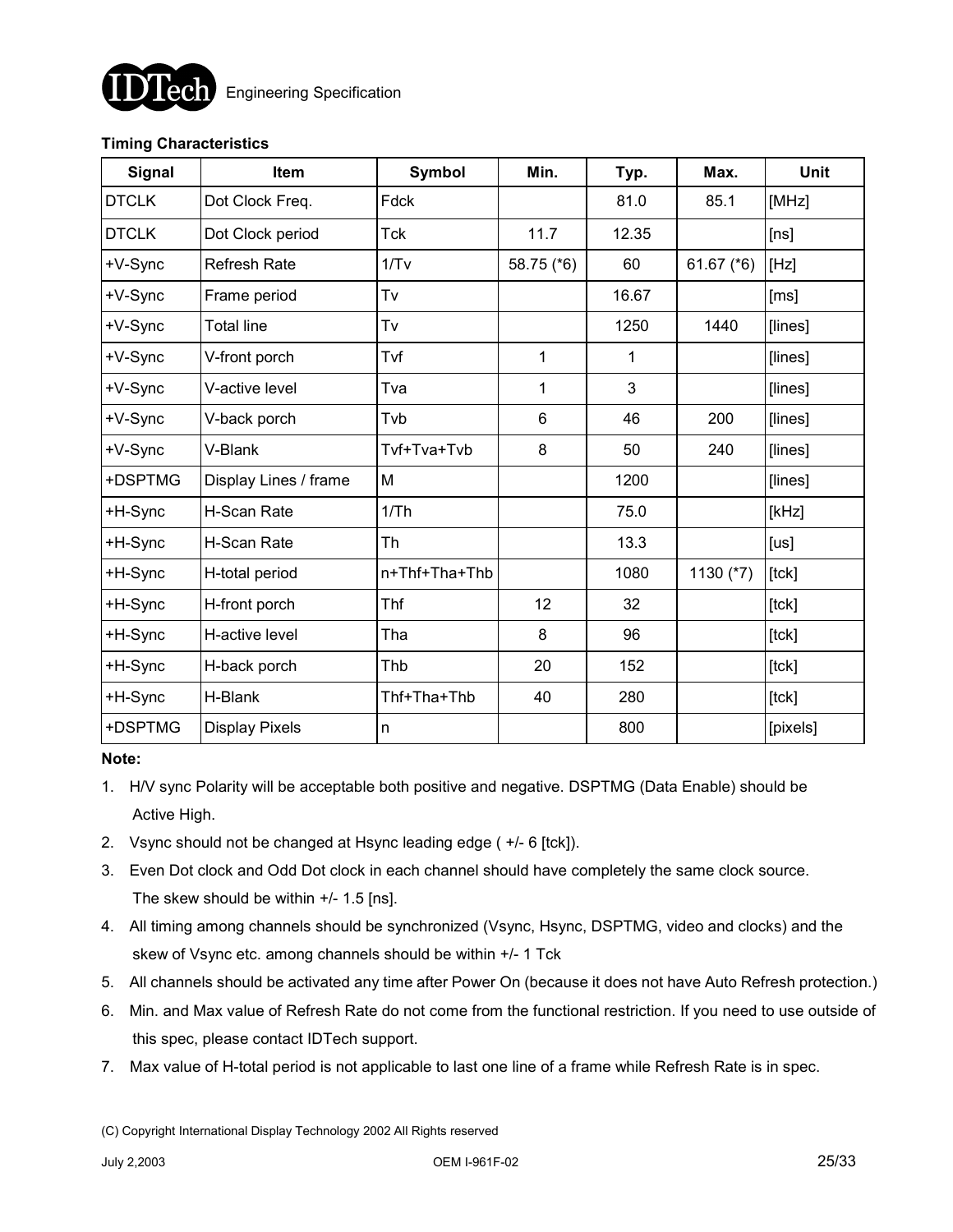

**JLCCI** Engineering Specification

# **8.0 Power Consumption**

## **Input Power Specifications**

| <b>SYMBOL</b> | <b>PARAMETER</b>       | Min. | Typ.   | Max.   | <b>UNITS</b> | <b>CONDITION</b> |
|---------------|------------------------|------|--------|--------|--------------|------------------|
| <b>VCC</b>    | Logic/LCD Drive        | 11.4 | 12.0   | 12.6   | [V]          |                  |
|               | Voltage                |      |        |        |              |                  |
| lin           | <b>Vcc Current</b>     |      | 0.30   | 0.53   | [A]          | VCC=12.0[V]      |
|               |                        |      | $(*1)$ | $(*2)$ |              |                  |
| Pin           | Vcc Power              |      | 3.6    | 6.4    | [W]          | VCC=12.0[V]      |
|               |                        |      | $(*1)$ | $(*2)$ |              |                  |
| VCC rp        | Allowable Logic/LCD    |      |        | 100    | $[mVp-p]$    |                  |
|               | Drive Ripple Voltage   |      |        |        |              |                  |
| VCC ns        | Allowable Logic/LCD    |      |        | 100    | $[mVp-p]$    |                  |
|               | Drive Ripple Noise     |      |        |        |              |                  |
| <b>VBL</b>    | <b>Backlight Power</b> | 11.0 | 12.0   | 12.6   | [V]          |                  |
|               | Voltage                |      |        |        |              |                  |
| <b>IBL</b>    | <b>VBL Current</b>     | 3.2  | 4.0    | 4.7    | [A]          | $VBL = 12.0$     |
|               |                        |      |        |        |              | 2 minutes after  |
|               |                        |      |        |        |              | Power ON         |
|               |                        | 3.0  | 3.9    | 4.2    | [A]          | $VBL=12.0$       |
|               |                        |      |        |        |              | 30 minutes after |
|               |                        |      |        |        |              | Power ON         |
| PBL           | <b>Backlight Power</b> |      | 47.2   | 50     | [W]          | VBL=12.0[V]      |
|               | Consumption            |      |        |        |              | Max. brightness  |
|               | $(*3)$                 |      |        | 0.5    | [W]          | VBL=12.0[V]      |
|               |                        |      |        |        |              | Stand-by         |
|               |                        |      |        |        |              | (BLON-IN=Low)    |
| VBL rp        | Allowable Backlight    |      |        | 700    | $[mVp-p]$    | $f \geq 10kHz$   |
|               | Drive Ripple Voltage   |      |        | 200    | $[mVp-p]$    | $f < 10$ kHz     |

**Note: (\*1)** Vertical Gray Bar (Left =black, Right = White),

**(\*2)** Horizontally-SubPixel/Vertically-DoublePixel Checker Pattern

**(\*3)** Measurement after CCFL Iuminance saturation. (minimum 60 minutes.)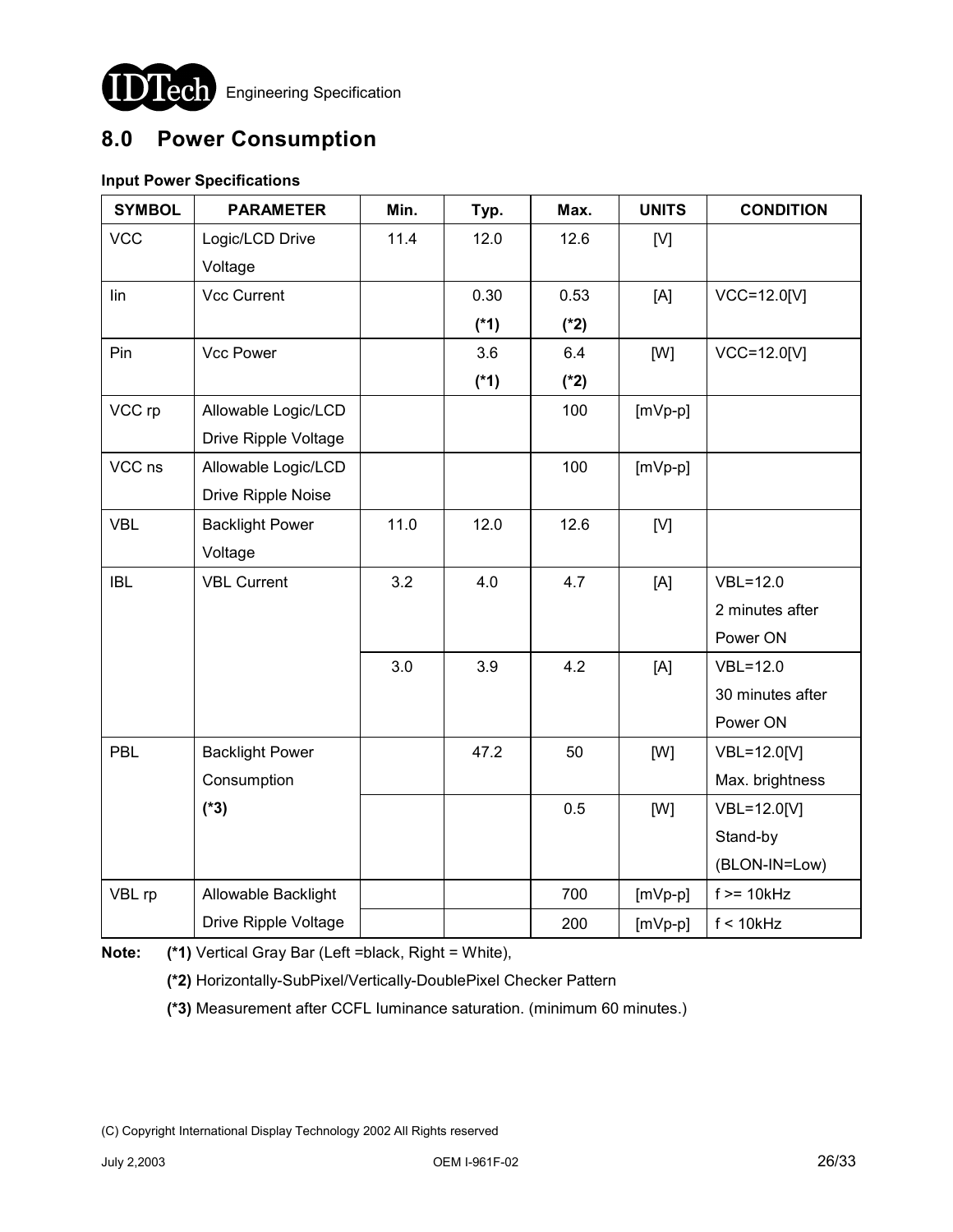

# **9.0 Power ON/OFF Sequence**

VCC power and lamp on/off sequence is as follows. Interface signals are also shown in the chart. Signals from any system shall be Hi-Z state or low level when VCC is off.

### **Power Sequence**

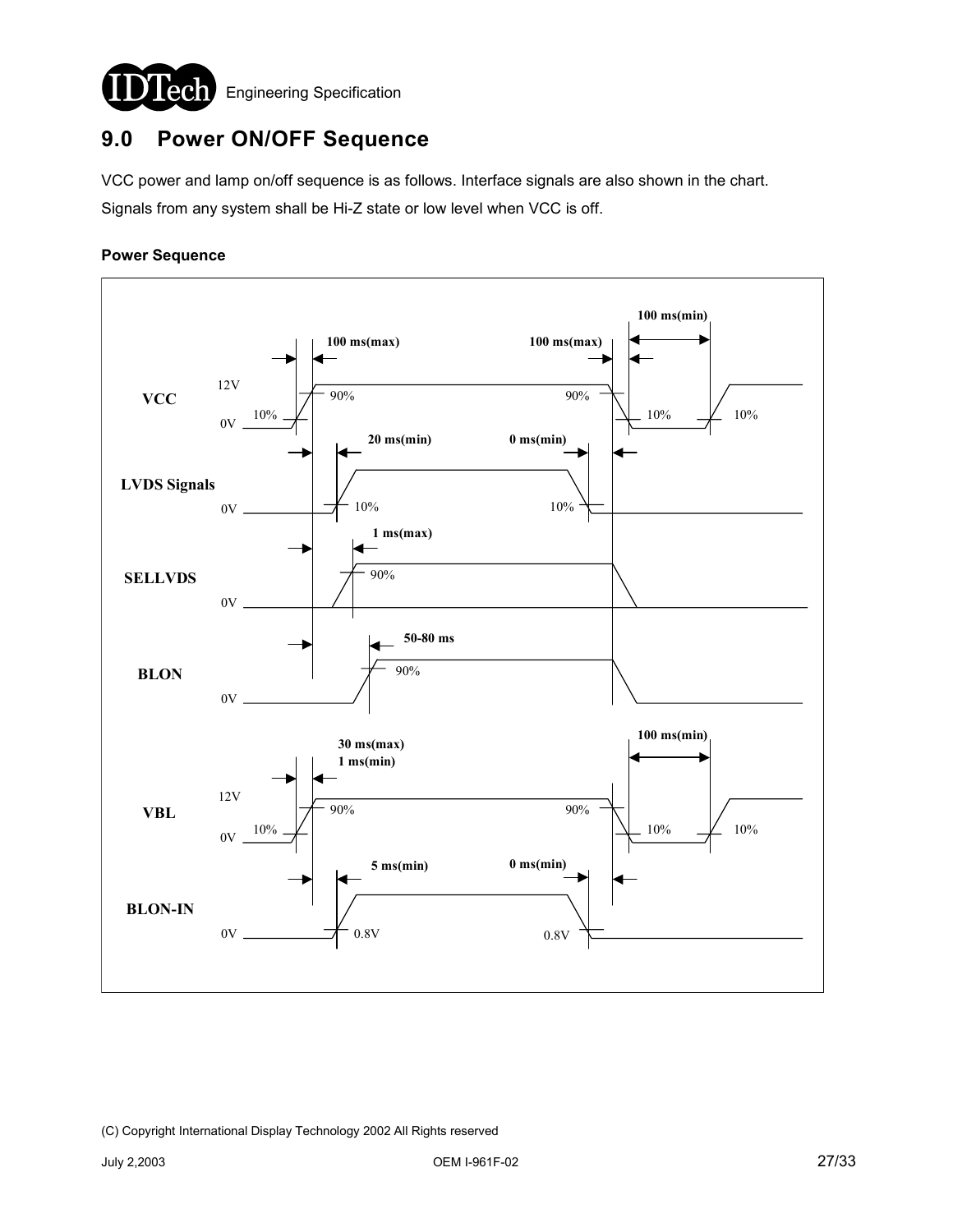

# **10.0 Mechanical Characteristics**

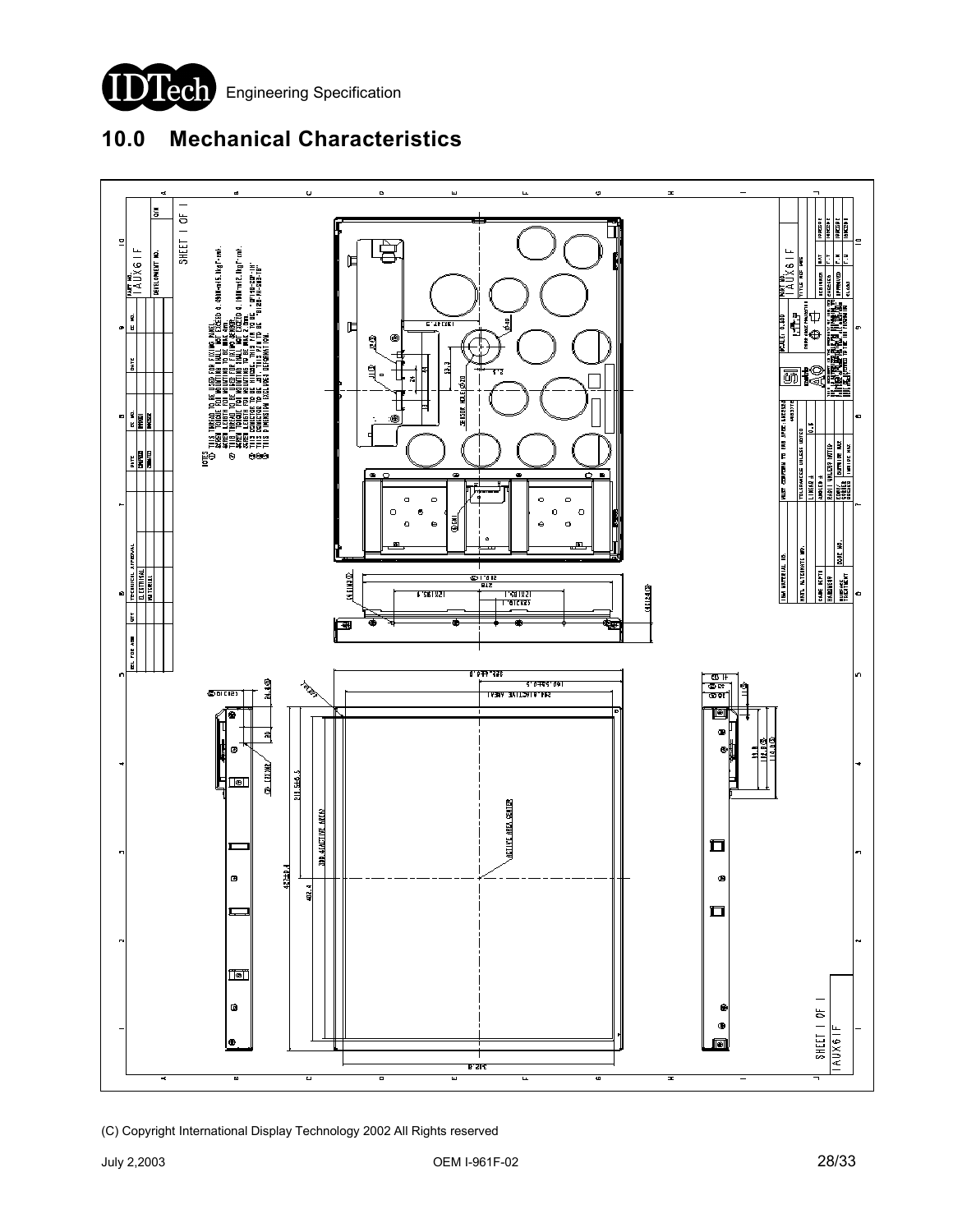

**Lech** Engineering Specification

# **11.0 National Test Lab Requirement**

The display module is authorized to apply the UL Recognized Mark.

#### **Conditions of Acceptability**

- This component has been judged on the basis of the required spacings in the Standard for Safety of Information Technology Equipment, Including Electrical Business Equipment, CAN/CSA C22.2 No.950-95 \*UL 1950, Third Edition, including revisions through revision date March 1, 1998, which are based on the Fourth Amendment to IEC 950, Second Edition, which would cover the component itself if submitted for Listing.
- The inverter output circuit supplied with this model is a limited Current Circuit.
- The units are intended to be supplied by SELV.
- The terminals and connectors are suitable for factory wiring only.
- The terminals and connectors have not been evaluated for field wiring.
- A suitable Electrical and Fire enclosure shall be provided.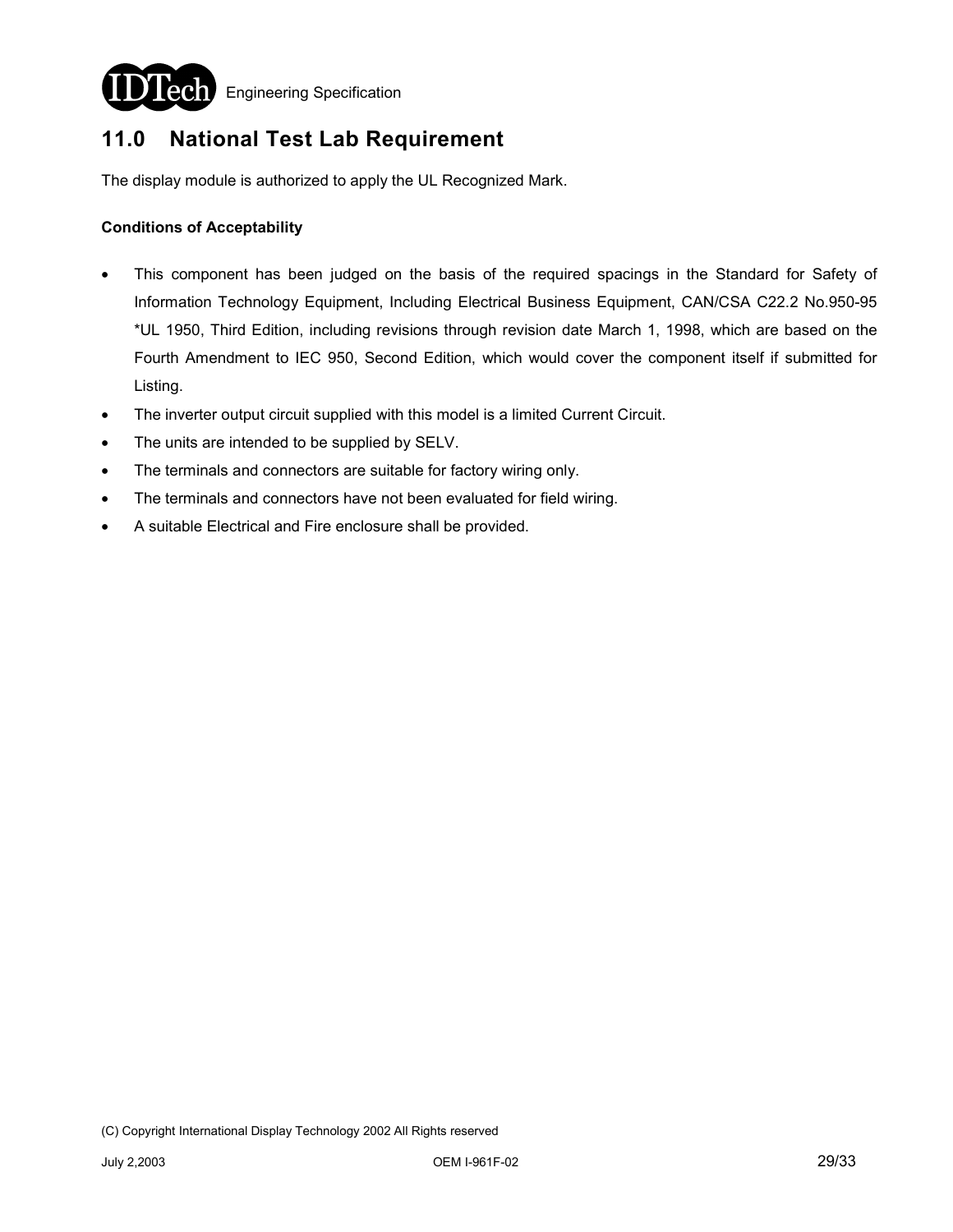

Engineering Specification

# **12.0 Application Note**

This section describes some outstanding characteristics of IAUX61F module and also describes some design recommendations.

## **12.1 Design Recommendation**

This chapter describes the recommendation when monitor frame is designed.

## **12.1.1 Recommendation for cooling**

The IAUX61F is a high luminance and high resolution panel and produces some heat. Inadequate cooling can result in damage to the module or the monitor unit.

ADEQUATE AIR FLOW OR OTHER COOLING METHOD ARE REQUIRED TO ENSURE CORRECT TEMPARATURE OPERATION.

Please refer to the maximum operating temperatures of the various components to verify the design.

|  | <b>Maximum Temperature of the component</b> |  |  |
|--|---------------------------------------------|--|--|
|--|---------------------------------------------|--|--|

| Position | Component                  | Max. Temperature Spec. (degree C) |
|----------|----------------------------|-----------------------------------|
|          | X-Driver IC                | 100                               |
| 2        | Gate Array                 | 100                               |
| 3        | <b>Inverter Choke Coil</b> | 105                               |
| 4        | Inverter Transformer       | 100                               |

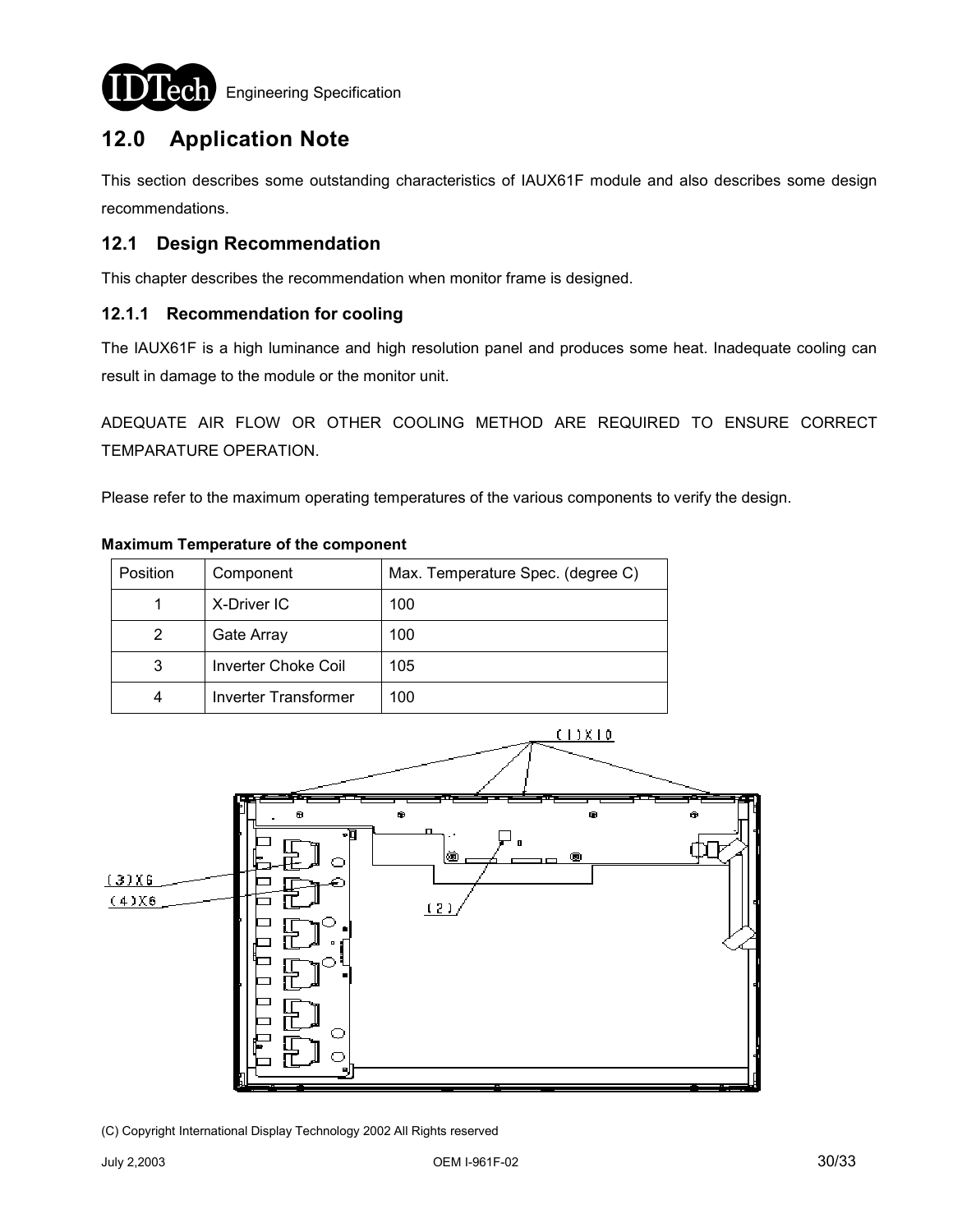

**ech** Engineering Specification

## **12.1.2 Mechanical recommendation for monitor enclosure design**

This LCD module uses IPS technology to enhance viewing angle, this technology is week against twisting and bending forces.

These forces cause bad FOS quality, such an un-uniformity.

In order to keep original FOS quality, please following instruction at manufacturing and designing.

- 1. After installation of the LCD module into an enclosure, do not twist nor bent the LCD module even momentary.
- 2. At designing the enclosure, it should be taken into below consideration. Otherwise the LCD module occur uniformity problem.

2-1. Material of chassis or bracket to mounting LCD module should be hard material, stainless or SECC or SPCC. Material thickness should be exceeded 1mm.

2-2. No bending/twisting forces are applied to the LCD module from out side.

2-3. No pushing force for EMI grounding using metal fingers or gasket LCD metal bezel, to push glass surface by LCD metal bezel opening edge, is applied to LCD module metal bezel wall.

2-4. At designing system front plastic bezel do not touch and push glass surface to avoid un-uniformity.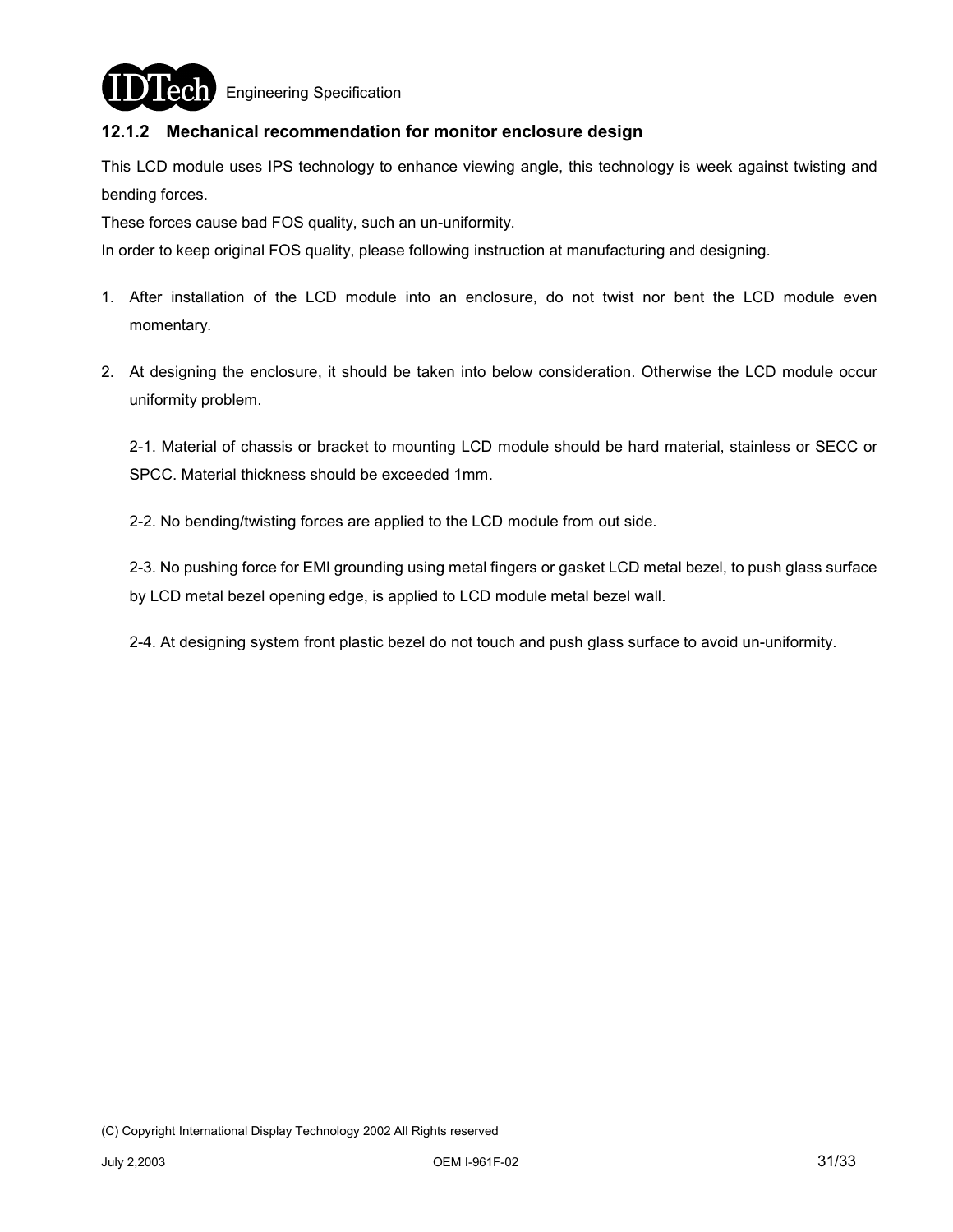

## **12.1.3 Recommendation of designing monitor which uses IAUX61F for EMC compliance**

#### **A. Chassis and Frame Ground if Monitor**

- 1. LCD module should be covered by metal chassis over all except front side. The chassis of the monitor's interface card should be designed as separate parts with the chassis of the LCD module. Holes on the partition wall between two chassis should be as small as possible to pass through the cables. The two chassis should be contacted each other with low impedance.
- 2. Monitor's chassis(equal chassis of LCD module) should have the contact with the frame ground of voltage source with low impedance.
- 3. The chassis of LCD should have the contact with the surrounding of front bezel by finger or something at intervals of less than 1 inch.
- 4. The ground of the monitor's interface card should be contacted with its chassis with low impedance.
- 5. The holes for thermal radiation, on chassis of LCD module or monitor's interface card, should be less than 1 inch in diameter, at intervals of less than 1 inch. We recommended the holes are about 5mm in diameter, at intervals of about 10mm to 15mm.

#### **B. LVDS cable (assumption as wire type, not FPC or FFC)**

- 1. Signal pairs of the differential signals should be twisted each other with more than a turn per a centimeter.
- 2. The ground line would wind around the set of LVDS cables (1 channel).
- 3. The set of LVDS cables would be covered by shield mesh. To make the shield mesh contacted with the signal ground, it is possible to strip the cover of ground line wound around LVDS signals.
- 4. Ferrite Core would be added to LVDS cables at the point near signal source. We recommend the above works at that priority (1. is the highest).
- **C. A ferrite core would be added to the power cable which supply +12 volts to LCD module.**